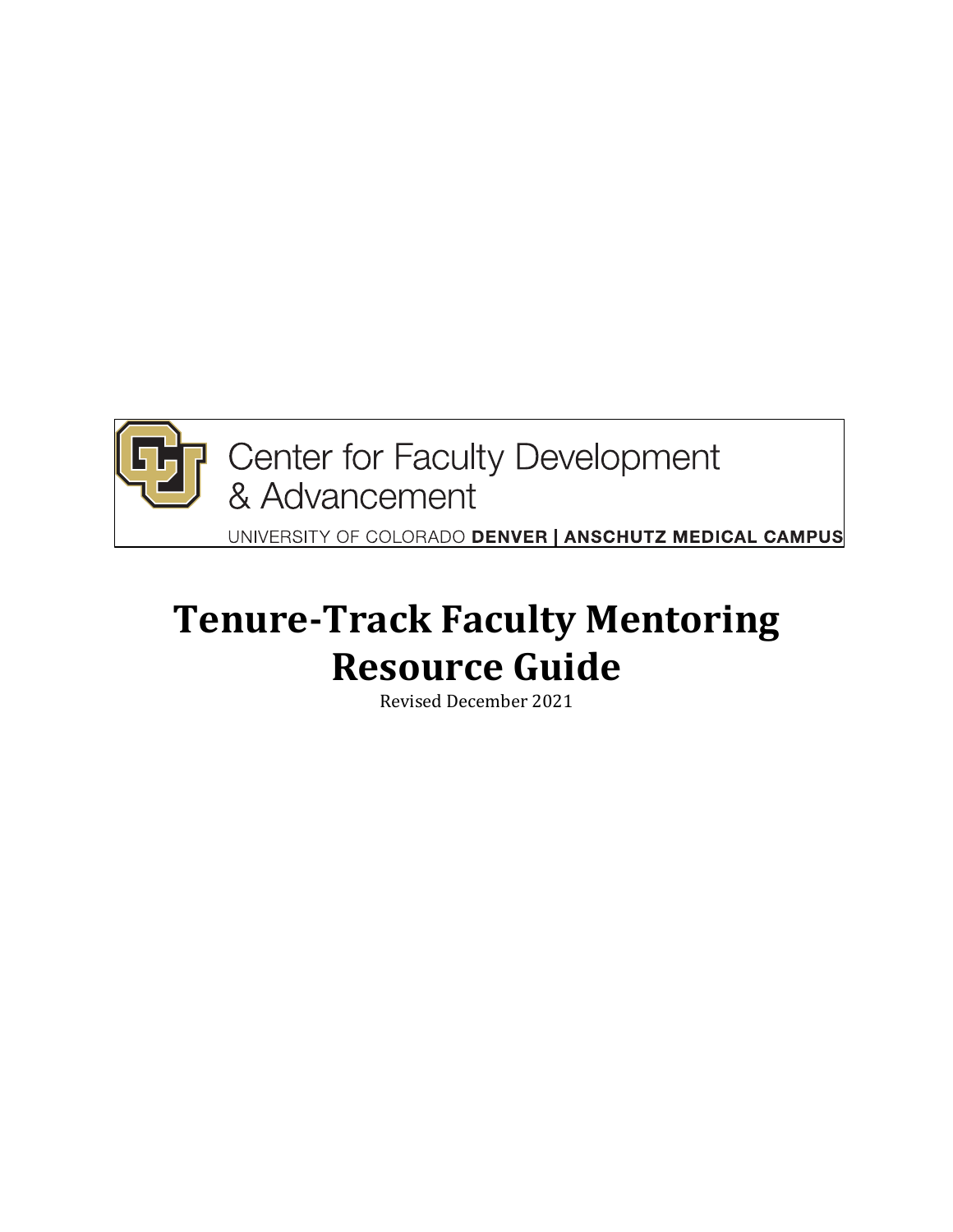# **Table of Contents**

| Spring Meeting 2 (Year 1): Teaching excellence & positive impressions 8 |  |
|-------------------------------------------------------------------------|--|
|                                                                         |  |
|                                                                         |  |
|                                                                         |  |
|                                                                         |  |
| Fall Meeting 3 (Year 2): Funding opportunities & strategic planning 14  |  |
|                                                                         |  |
|                                                                         |  |
|                                                                         |  |
| Fall Meeting 1 (Year 3): Measuring impact & citation management 20      |  |
|                                                                         |  |
|                                                                         |  |
|                                                                         |  |
|                                                                         |  |
|                                                                         |  |
| Fall Meeting 1 (Year 5): Attending to comprehensive review feedback 28  |  |
| Fall Meeting 2 (Year 5): Push for demonstration of scholarly work 29    |  |
|                                                                         |  |
|                                                                         |  |
|                                                                         |  |
|                                                                         |  |
|                                                                         |  |
|                                                                         |  |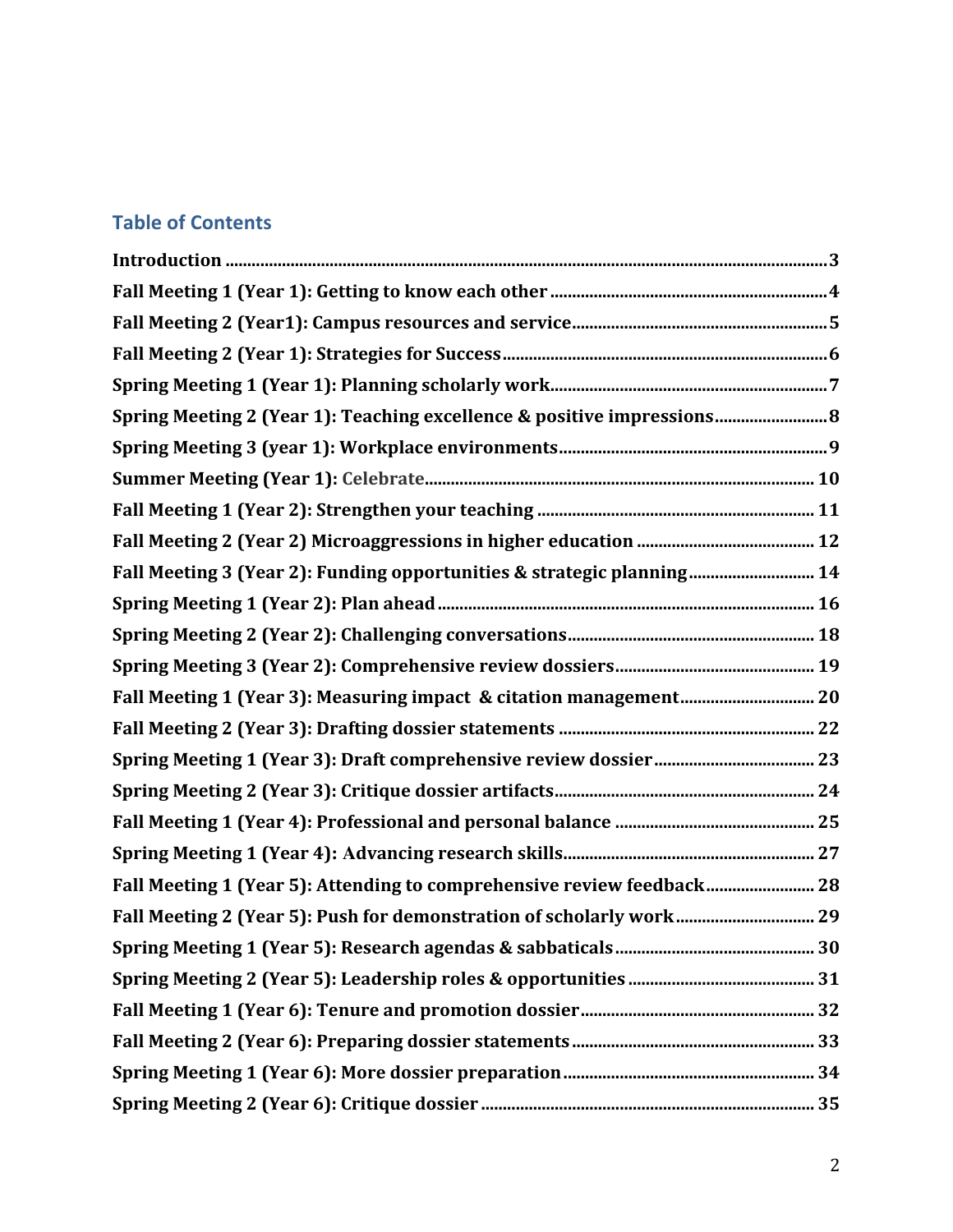# **Introduction**

The Tenure-track Faculty Mentoring Resource Guide is designed to provide a framework for mentoring pairs for mentees holding a tenure-track position. Faculty members new to the role of mentoring will find an array of developmentally designed topics to support and guide their mentee. Mentees will discover resources and tips to support their six-year journey towards tenure at CU Denver. Mentors and mentees may find that they come to this resource for ideas when they are a new to the program, but eventually start focusing on their own ideas and questions. Alternatively, they may turn to this guide once in a while for ideas or materials. Either way is fine; this is about supporting the mentee as he/she works through the first six years of their time as a faculty member at CU Denver.

Materials are organized within a series of meetings labeled as "Year 1" through "Year 6". Each "Year" offers content for four to seven mentor-mentee meetings across the Fall, Spring, and Summer terms. Pairs are encourage to pick and choose from the content and meet more or less frequently as individual needs dictate. Some tenure-track faculty may decide that they wish to study these materials on their own, without a mentor. In that case, the outlines for discussions can be used as material to guide the faculty member's investigations and to inspire conversations that they may want to have with experienced colleagues. For each meeting, discussion topics are provided to guide a conversation between mentor and mentee plus suggested assignments, extension activities, or readings. The suggested "assignments" are pragmatic, helping mentees to accomplish important tasks that may be unfamiliar to him or her, such as writing a research agenda.

All materials are designed to be used either in-person or virtually. While the Center for Faculty Development and Advancement (CFDA) suggests meeting in-person when possible to support relationship building, you can easily have the conversations and share the assignments by phone, email, or other virtual platforms (e.g. Skype, Zoom).

#### The *Tenure-track Faculty Resource Guide* is offered to

- Help new faculty understand CU Denver's community and culture
- Guide new tenure-track faculty toward tenure
- Work to develop excellent skills in teaching and learning
- Foster awareness of the value of diversity in education, as well as the challenges that faculty and students from diverse backgrounds and with diverse needs face
- Bring awareness to the nuances and culture of academia
- Build bonds between mentor, mentee, and the CU Denver community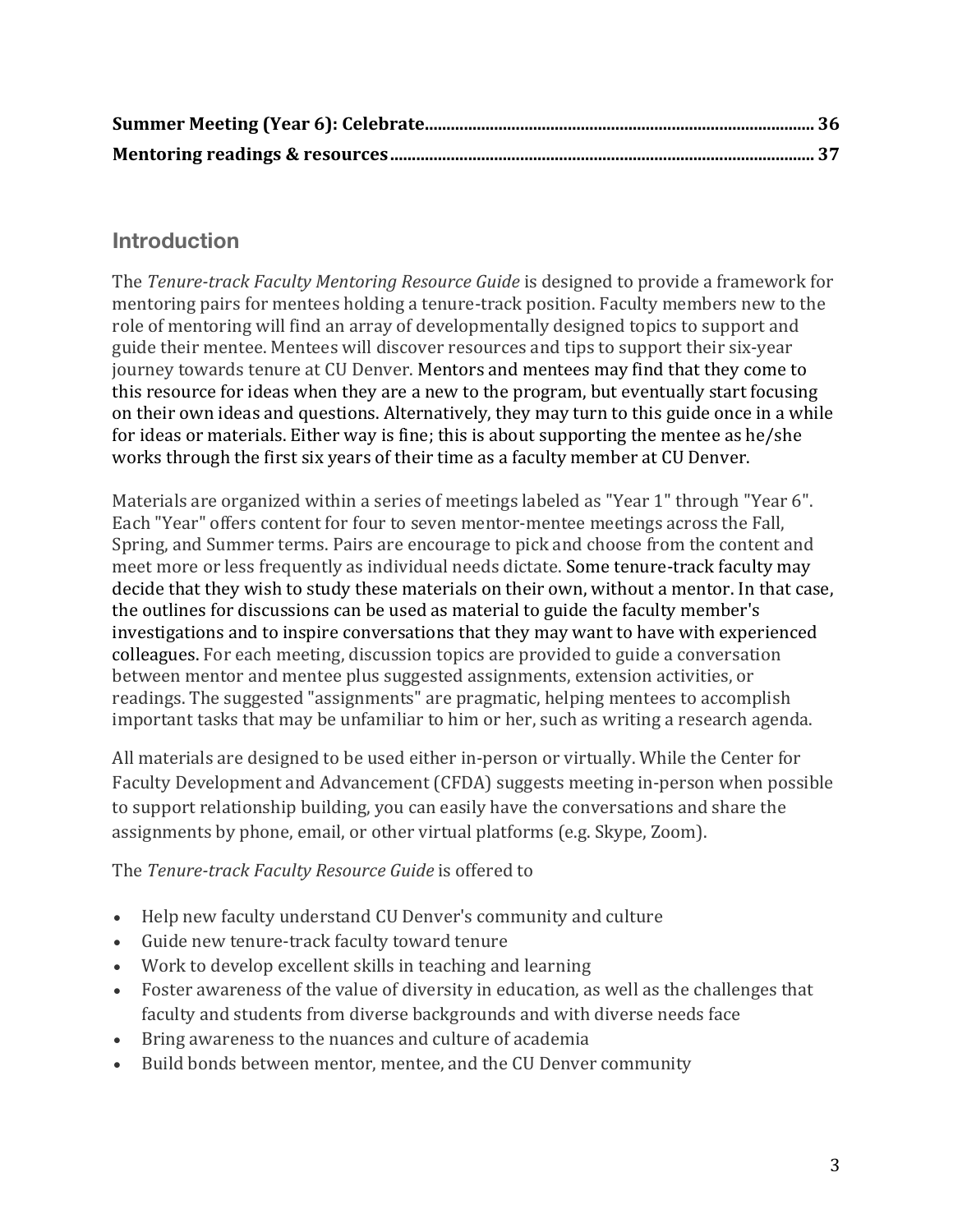# **Fall Meeting 1 (Year 1): Getting to know each other**

For an initial meeting, meet casually -- perhaps at a coffee shop or a favorite lunch spot. Learn a little bit about each other, personally and professionally. Mentees will probably have many burning questions about working at CU Denver. Make sure to allow time to discuss whatever is on your mentee's mind.

### **Prior to the Meeting**

Exchange CVs. Both should be prepared to discuss your each other's professional experience, education, and scholarly activities.

Mentors: If you'd like additional ideas for discussion topics and activities to use early in your mentoring relationship, check out the University of Massachusetts Amherst Office of Faculty Development's Mutual Mentoring Guide  $\Box$  While UMass takes a different approach to mentoring (basically pairing early-career peers to support each other), much of the information in this packet can be useful to CU Denver's participants as well. Pages 5-6 of the packet provide excellent discussion questions on life as a faculty member. Pages 8-9 suggest activities that pairs may want to do together.

### **Discussion**

- Share a few personal things about yourselves. Where are you from? Do you have family in the area? What do you enjoy? Are you new to Denver?
- Discuss each other's professional experience and education.
- Discuss your mentee's scholarly work.
- Determine how often you will meet and which one of you will initiate meetings. Will you schedule them in advance, or wait until a need arises?
- Agree upon how you will communicate about work-related or scholarly questions between meetings.
- What additional questions or concerns do you have about beginning your life as a faculty member at CU Denver?

- Mentees should get familiar with resources on the LynxCentral Campus Resources page. Plan to get together and chat about these resources and to have the discussion outlined on that page.
- Ask your mentee to bring information on his or her department's expectations for service commitments to the next meeting. This may be in the form of a written policy or information from a knowledgeable colleague.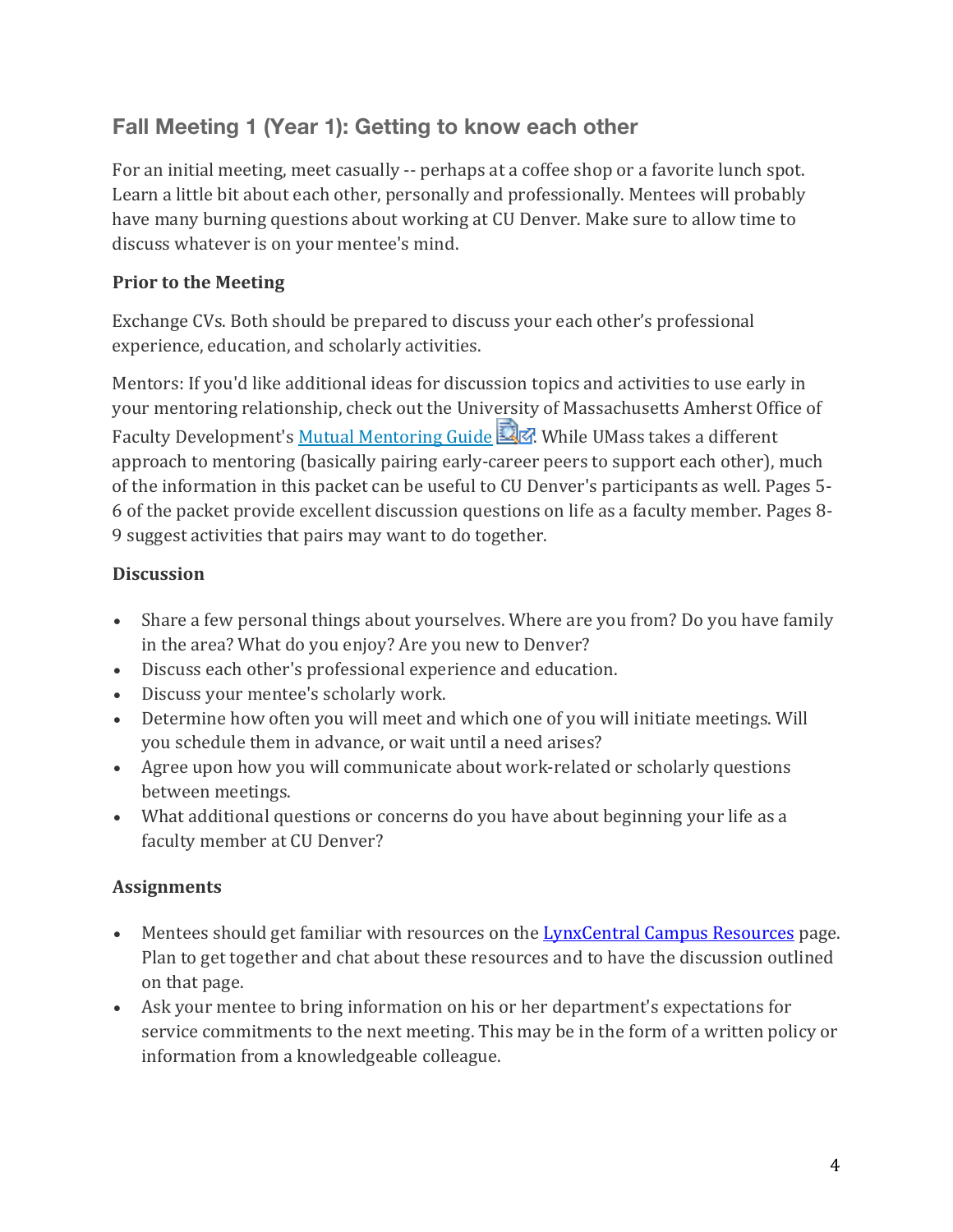# **Fall Meeting 2 (Year1): Campus resources and service**

### **Prior to meeting**

Remind your mentee to gather information on departmental service commitments.

### **Discussion Topics**

#### **Campus Resources**

- Mentors might share some scenarios in which you've referred students to campus resources in your past work. What were the situations like? How did you discuss the resource with the student?
- Collaboratively discuss and brainstorm ways services offered by the Student and Community Counseling Center can be maximized. Consider: Have either of you referred students to counseling in the past? How did you go about making the referral?
- What are some faculty resources that each of you will commit to using?

### **Managing Service Commitments**

- What did you find out about your department's service expectations?
- Discuss the various ways that service commitments will be used in annual evaluations and tenure.
- What are your department's expectations for different kinds of service: to your department, to your university, and to the profession?
- What service commitments have you taken on already? What do you foresee?
- Discuss how faculty may feel overloaded with service at all stages of their career.
- Discuss strategies for identifying meaningful service opportunities.
- Discuss strategies for balancing opportunities at all levels.
- Talk about your own strategies for selecting and managing service commitments.

# **Assignment**

• Mentees should review *Strategies for Success<sup>1</sup>* and generate a list of questions or points of needed clarification before meeting again.

<sup>&</sup>lt;sup>1</sup> The 2020 edition of *Strategies for Success* is available online at:

https://www1.ucdenver.edu/docs/librariesprovider113/default-document-library/tenurepromotion/strategies-for-success-booklet-2020-final.pdf?sfvrsn=782baeb9\_2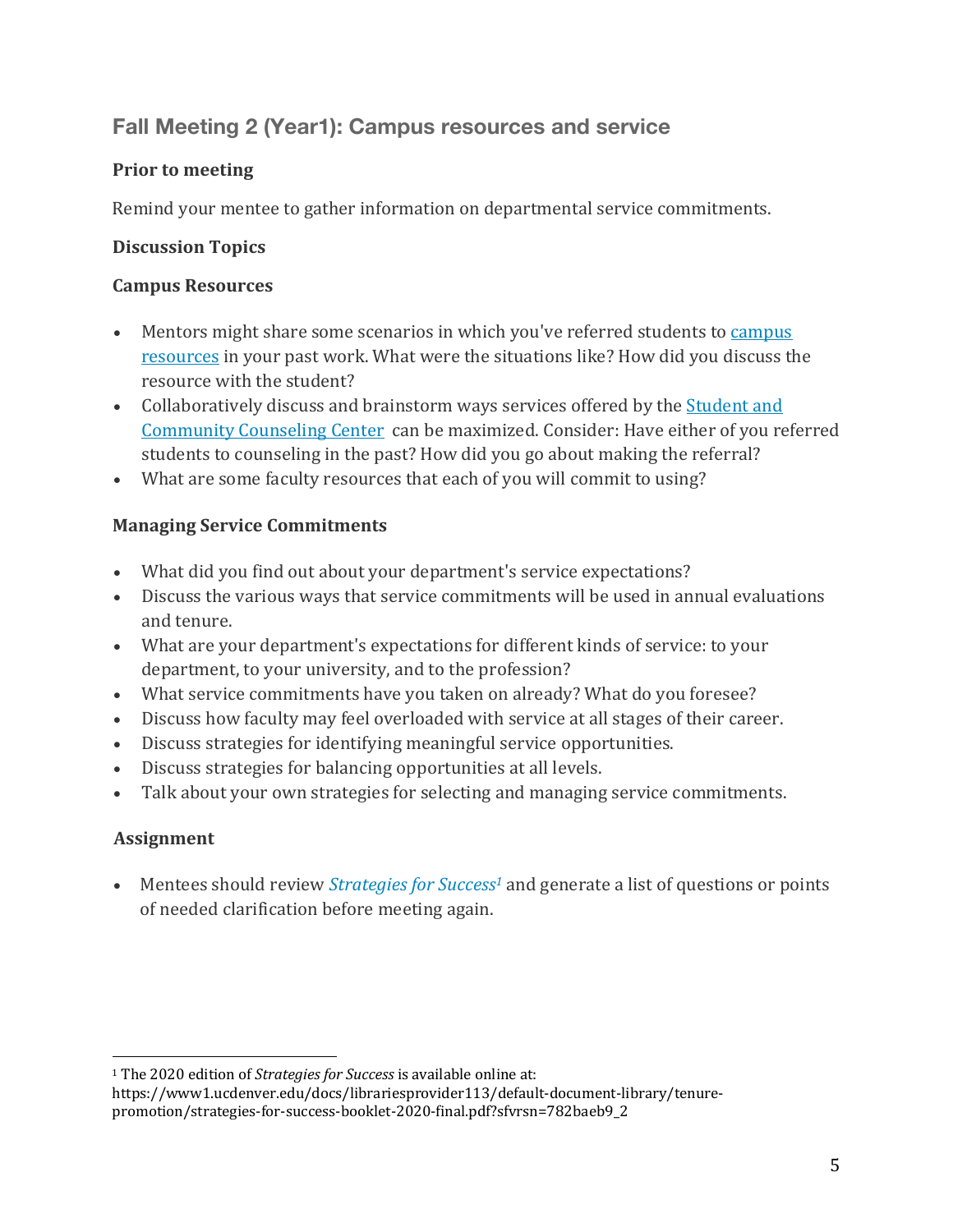# **Fall Meeting 2 (Year 1): Strategies for Success**

# **Discussion**

- What questions do you have about *Strategies for Success* ? Do you feel that you understand the tenure and promotion process?
- Discuss what you're doing to build up each of the three areas of tenure-related evaluation: research, teaching, and service.
- How will you be evaluated within your department for the coming year? How does this fit in with the tenure and promotion process? (These are separate process and can be confusing to mentees). Discuss how to find out more about the annual evaluation process within your department.

# **Assignments**

- Ask your mentee to obtain a copy of his or her department's tenure documents and share them with you. Prepare to discuss questions and important points at the next meeting.
- Ask your mentee to format his or her CV using *Strategies for Success*'s template. Share and critique this prior to (or at) the next meeting.

# Also

• Discuss the varied professional development opportunities offered through CU Denver's Schools and Colleges as well as the Center for Faculty Development and Advancement. These are helpful and efficient ways to learn about many aspects of faculty life. If you haven't done so already, get your calendars out and schedule a couple events for the upcoming semester.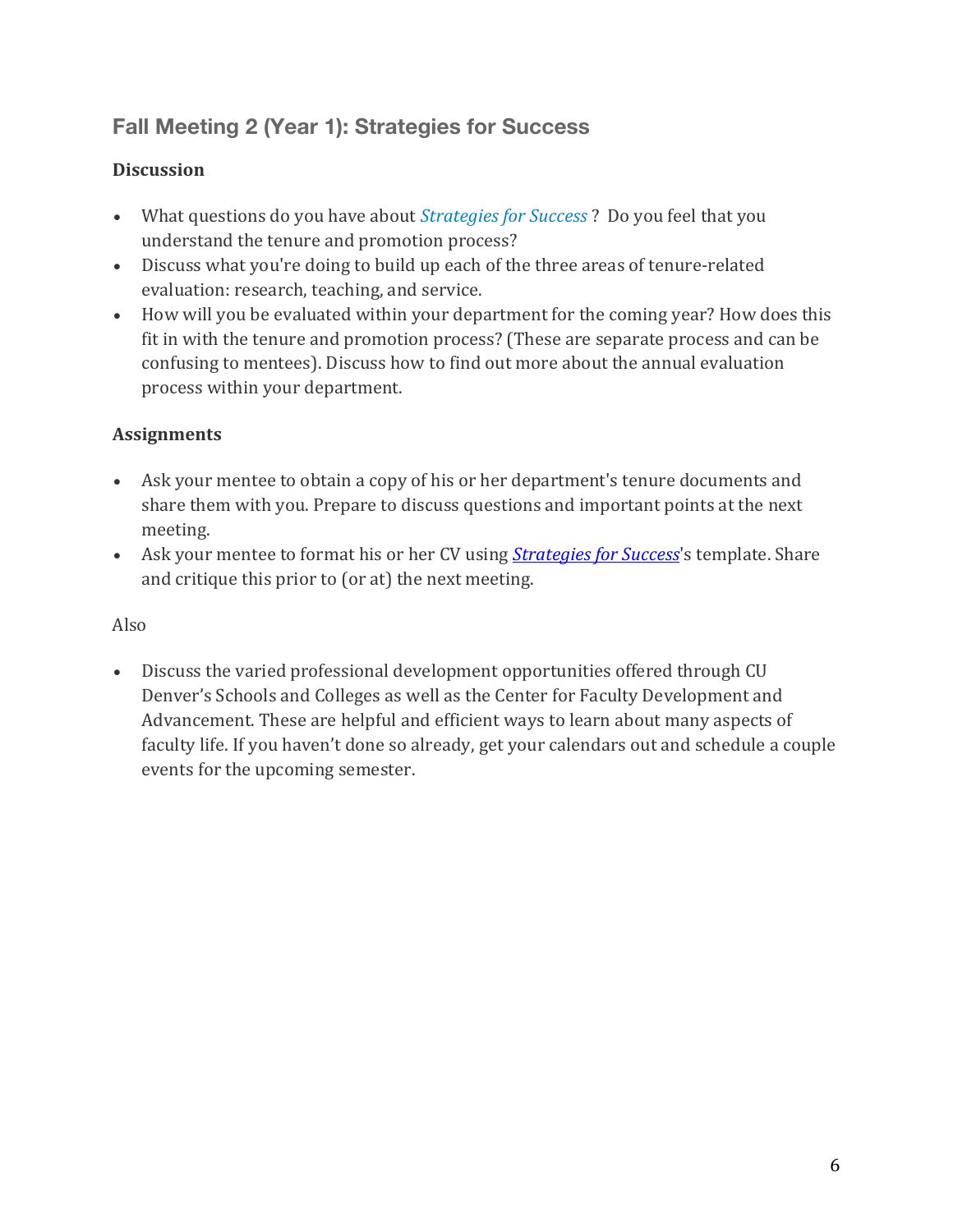# **Spring Meeting 1 (Year 1): Planning scholarly work**

# **Follow-Up from Prior Meeting**

Comment on formatting of CV if you haven't done this already.

# **Discussion**

- Have you undergone your annual evaluation this year? If so, how it went?
- Now that you've reflected on your first semester as a CU Denver faculty member, what do you want to do differently to improve your evaluation next year? What are a few practical steps that you can take (for example, seeking a **Center for Excellence in** Teaching and Learning (CETL) consultation regarding student engagement to address student FCQ comments)?
- Early spring semester is a sensible time to start planning your research activities for the year. Here are some aspects to discuss: 1) Do you know how much you're expected to publish (or present) each year? Does your department prefer certain formats, or certain publications? 2) Where do researchers find inspiration for research topics? 3) How can you find co-authors/partners for your research?
- Discuss how research themes can be pursued through multiple projects. This will be very important when comprehensive review and tenure roll around. It can be tempting to take any and all opportunities for research, publication, and presentation, however it's crucial to start creating cohesiveness early on.

- Craft a research agenda-- a document that 1) states the major themes of your research, 2) discusses the research you have done on these topics in the past year, and 3) outlines your plans for researching/publishing/exhibiting these topics in the coming year. It is a helpful tool for encouraging ourselves to maintain focus in our topics of research. See page 4 of *Strategies for Success* for advice.
- Ask whether your department requires a research agenda, and if so, whether it prefers a certain format. If your department does not have a format, try this: Section A: State three or four major themes for your research. Section B: List research, publications, and presentations you have done in the past year that pursue these themes. Write a short paragraph explaining how each piece relates to the themes. Section C: List and discuss research, publications, exhibitions, and/or presentations you plan to pursue in the coming year, and how they relate to the themes.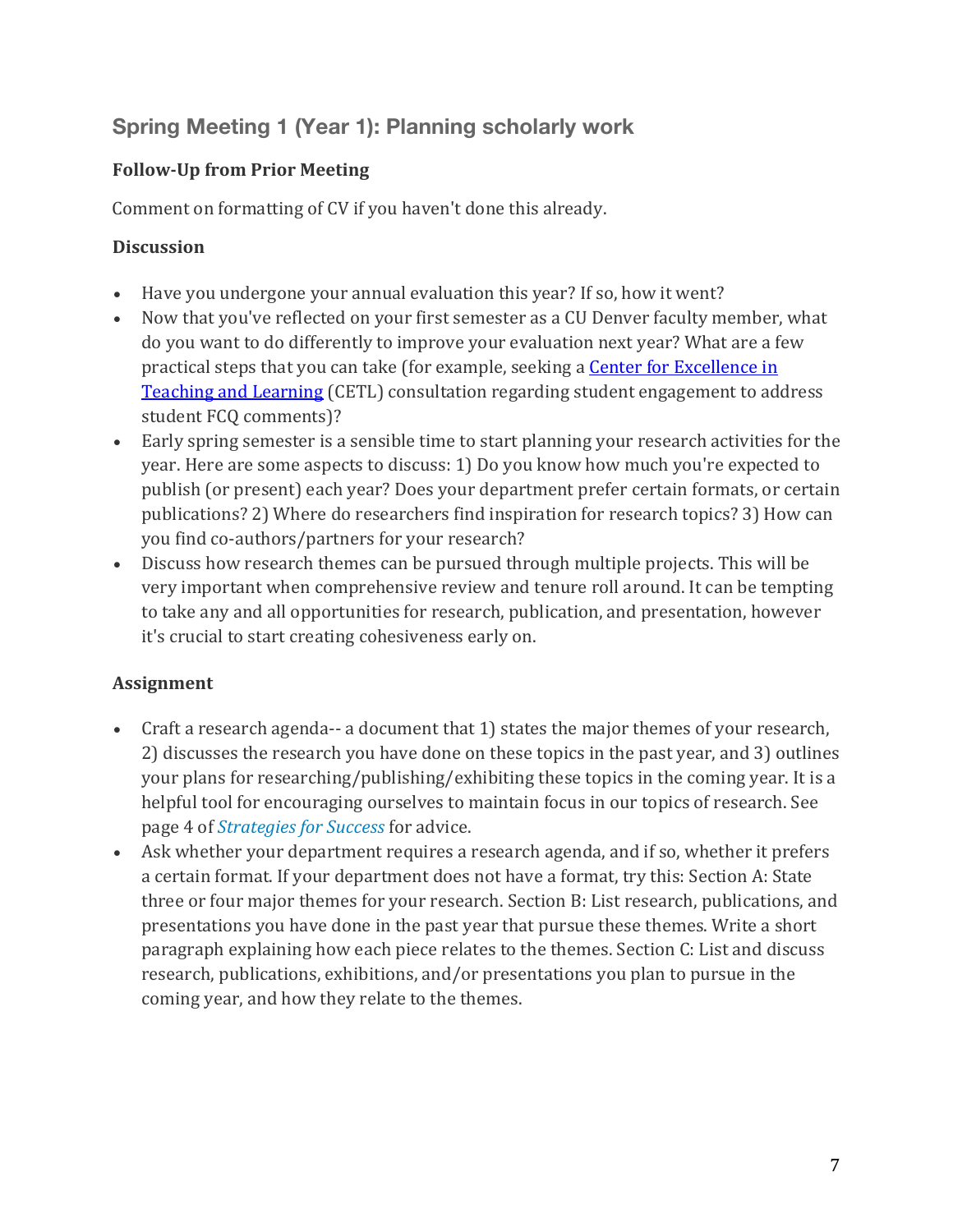# **Spring Meeting 2 (Year 1): Teaching excellence & positive impressions**

#### **Follow-Up from Prior Meeting**

Discuss your research agenda, if you haven't already.

#### **Discussion on Excellent Teaching**

- How is your teaching going? What challenges do you have? What has improved?
- What are some ways that you can learn more about teaching strategies and styles? Some options are: 1) CETL workshops, 2) workshops and sessions at professional conferences, 3) books and articles on teaching, 4) having a teaching observation and working with the feedback you receive. Remember, these professional development efforts should be articulated in your dossiers at comprehensive review and tenure time.

#### **Discussion on Making Positive Impressions**

- Take on one or two service positions that genuinely help your department. Don't overload yourself; ask your dean or your colleagues how you your time and talents can be maximized.
- "Take one for the team," but also take good opportunities for yourself. Help your colleagues see that you respect both them and yourself. For example, if there's a course that others are reluctant to teach, offer to teach it, AND advocate for yourself by articulating a rationale for teaching a course that you really want as well.
- Participate in national professional organizations and/or major conferences. This demonstrates that you fulfill a meaningful role in your field.
- Make yourself visible. Don't be the person that no one in the department ever sees.
- Reach out to administrators and colleagues ensuring that they know your name and a few things that you're working on.
- Speak respectfully about colleagues. If you have a disagreement with someone, discuss it together. If you really must blow off steam, do it privately with a trusting friend or colleague.
- What are other tips that both of you have learned about professionalism?

#### **Assignment**

Plan to discuss workplace "environments." Topics might include: how to help improve your department's environment, and how to handle difficult environments. Both mentor and mentee should come up with several things that are good about their departments' environments, as well as several things that could be improved upon.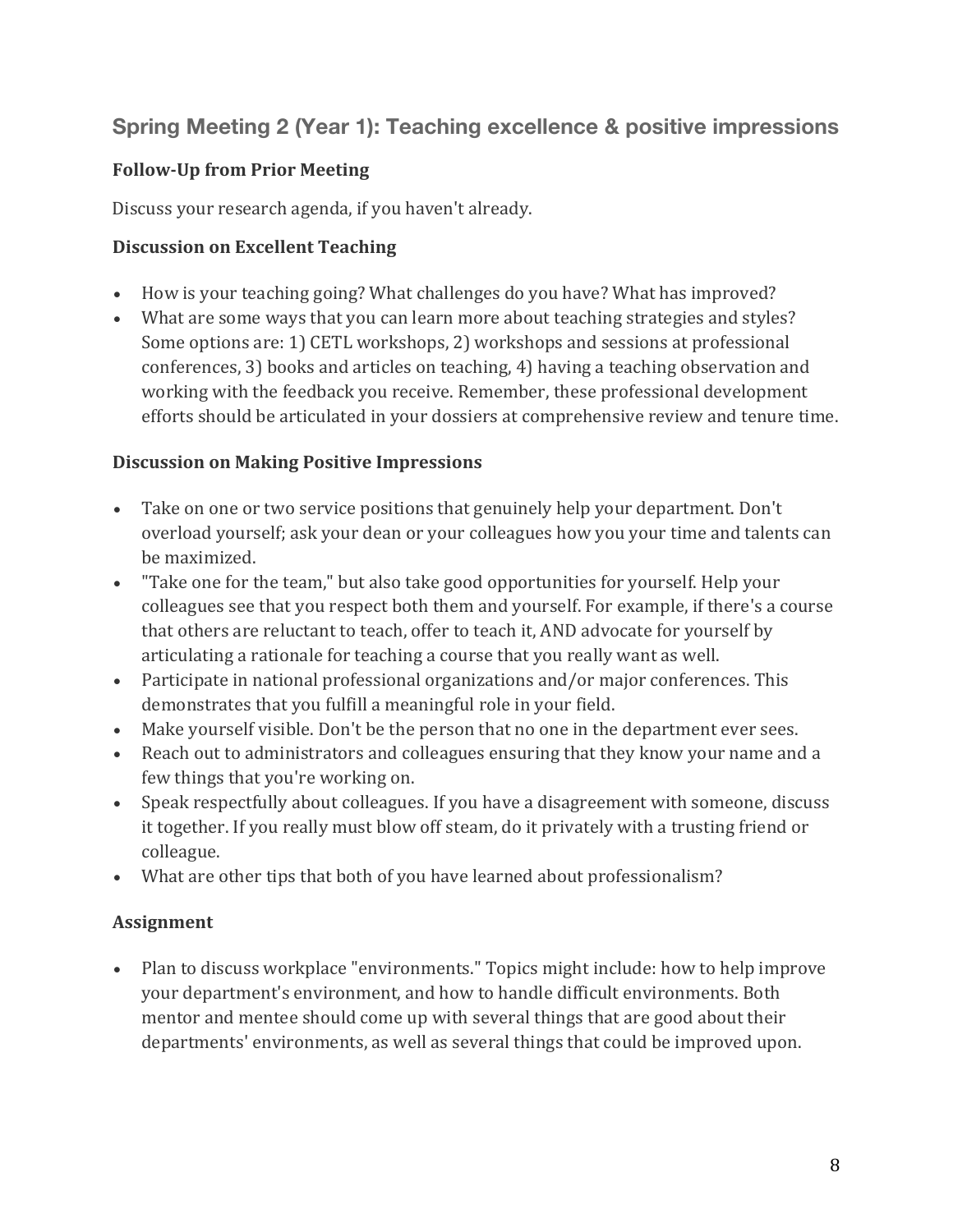# **Spring Meeting 3 (year 1): Workplace environments**

# **Discussion**

- Discuss your departments' environments. What is going well and what can be improved on? How have you been contributing to the positive and managing other aspects?
- Who do you report to? Do you get along well with him or her? Do you feel that you can be fairly open about your thoughts, or do you filter heavily when the two of you meet?
- Do you have friends in your department?
- When there are things that bother you at work, how do you decide who you'll discuss them with? What issues would you decide to bring up in a departmental meeting? In a private meeting with your chair or supervisor? With friends in your department? With friends or confidantes outside your department?
- Discuss the importance of having a few trusted friends in other departments. They will understand many of the challenges you encounter, yet they are on the outside. Make sure that you discuss confidentiality and agree on whether what you say to them can or cannot be re-shared.
- How do you speak up for yourself when you feel that you aren't being treated fairly in your department? Can you share an example, as well as how you handled it?
- How can you deal with things that make you frustrated at work without building or perpetuating negativity?

# **For Next Time**

The CFDA will host an end-of-year mentee/mentor celebration. Send the CFDA any suggestions for topics.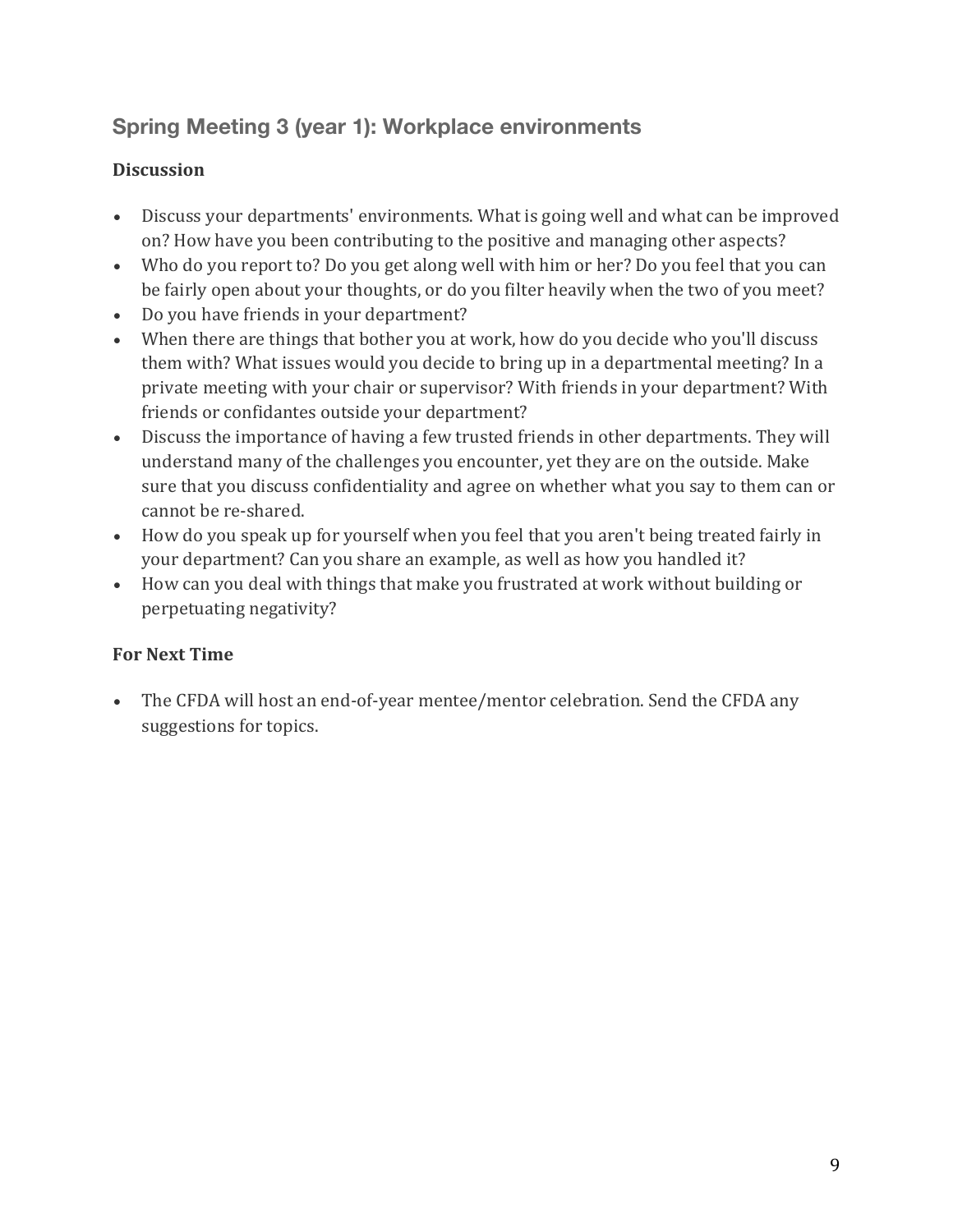# **Summer Meeting (Year 1): Celebrate**

Meet somewhere fun. Have lunch or a beverage at a new place in LoDo. Hear some music, or see a sports event together. Go for a walk across the city or take a hike in the foothills.

#### **Discussion**

- What has gone well for you this year?
- What do you hope to improve during the next academic year? Do you have plans to improve it?
- What are your plans for the summer, both on the personal and professional fronts?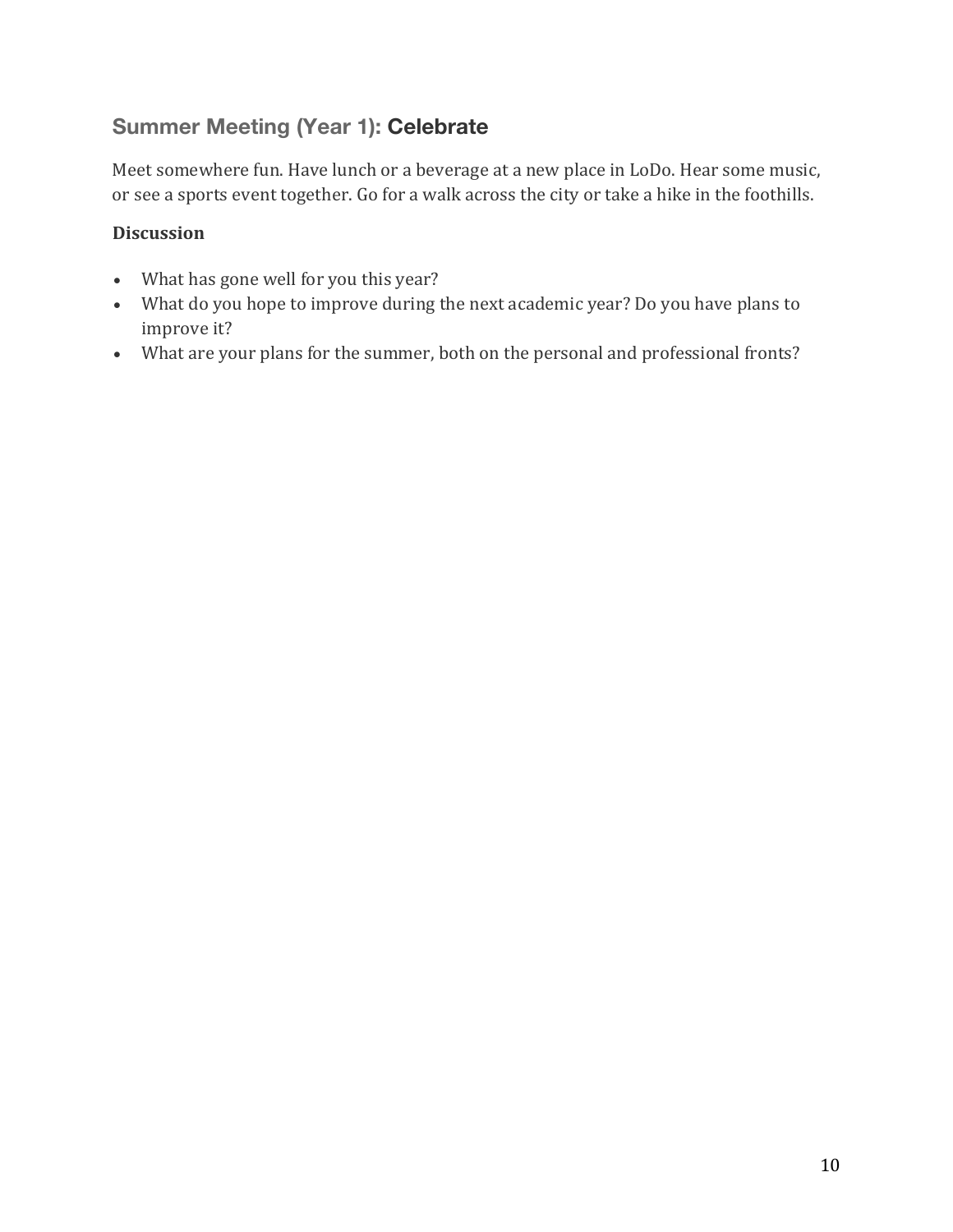# **Fall Meeting 1 (Year 2): Strengthen your teaching**

- What are you teaching this fall? Have you taught these courses or topics before?
- What do you feel confident with in your teaching? Where could you get some help on the areas that need work? (Note: The library has an extensive collection of books on college teaching. You can browse for titles online or stop by the "LB2331" section of the library.)
- What kinds of creative things do you do in your teaching? Consider searching online for blogs about creative teaching in your discipline (sign up for alerts or newsletters about new posts), or follow Twitter accounts by faculty members whose teaching you respect.
- Schedule a teaching consultation and observation with the CETL. With a year of student FCQ data, conduct a theme analysis with a focus on improved practice. Reflect on the varied aspects of your teaching (e.g. student engagement, critical thinking, questions skills, feedback skills, assessment, pacing, cooperative learning, active learning and teaching, etc.) and prioritize areas of focus for improved practice.
- How familiar are you with the "Scholarship of Teaching and Learning" (SoTL)? In the university setting, SoTL refers to literature that discusses evidence-based practices for excellent teaching in the college classroom. The CETL has an excellent collection of books on SoTL topics. Stop by 320 LSC to browse and borrow. The Auraria Library subscribes to full-text journals that are focused on SoTL. You can also search the education database ERIC SoTL articles.
- Now that you've been here for a while, what do you think of CU Denver's campus culture? How are you feeling with respect to the culture?

- Watch video presentations on microaggressions: New York Times; Harvard University: http://www.nytimes.com/video/us/100000002769668/microaggressions-commentsthat-sting.html OR Dr. Derald Wing Sue, Columbia University: https://www.youtube.com/watch?v=BJL2P0JsAS4 At your next meeting, plan to discuss what you've learned & your concerns about microaggressions in the workplace.
- Read Dr. Chavella T. Pittman's article "Racial Microaggressions: The Narratives of African American Faculty at a Predominantly White Institution." OR read through Sigg and Obear's webinar "Microaggressions: Strategies to Improve Your Campus Climate and Community."
- Stop by the CETL and check out a book on SoTL. Alternatively, find several articles, websites, or blogs on SoTL applied to your discipline.
- Consider setting up an RSS feed reader. You can use it to receive notifications about articles of interest in journals, blogs, and other online information sources.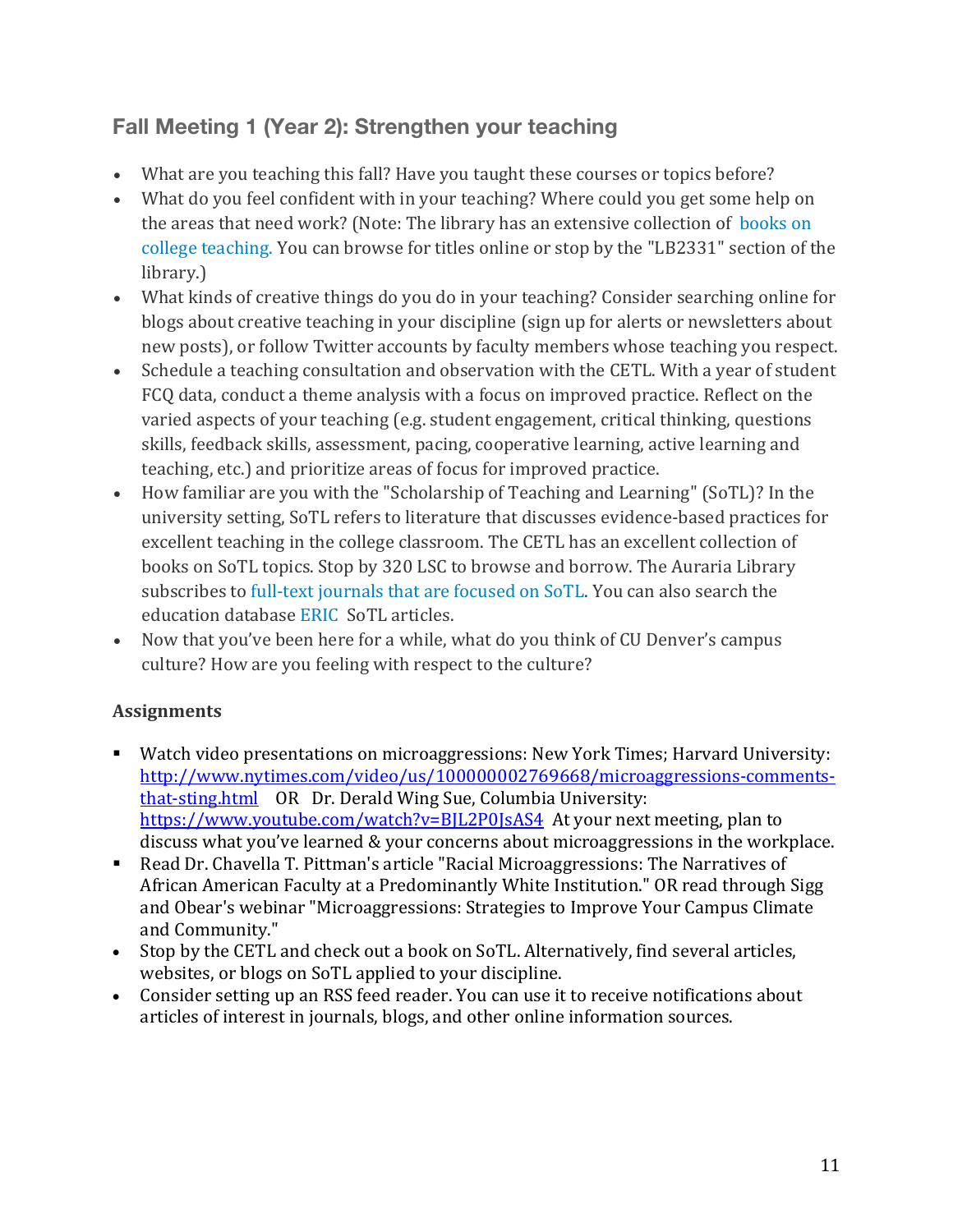# **Fall Meeting 2 (Year 2) Microaggressions in higher education**

### **Follow-Up from Last Meeting**

Did you find any materials on SoTL that inspired you?

#### **Discussion**

For this meeting, we watched two videos about microaggressions. What were your gut reactions to the videos? Why do you think we're discussing microaggressions?

- Have you attended any EDI trainings through the Center for Identity & Inclusion or other campus groups? If so, what did you think about them?
- Identify an example of a microaggressions that you've observed in your work. How have you handled them? Do you think you handled them well?
- How do microaggressions affect the lives of faculty members of color? Does what you've seen align with what you read in Dr. Chavella T. Pittman's article?

#### **Collaborative Activity**

Discuss the following scenarios. How could you intervene to make a difference in the situation? (From training materials by Sigg & Obear):

- 1) You have noticed that most students do not interact with a student who is using a wheelchair like they do to other peers.
- 2) You observe a student asking a person you think might be multiracial or biracial, "What are you?"
- 3) You notice international students getting talked over or ignored in discussions.
- 4) A professor talks louder and more slowly when addressing a student from Korea.
- 5) You hear some students making fun of a peer who is "overweight".
- 6) You notice when your small group meets to work on a class project, the men only talk to men; whites only talk to whites; and overlook and don't engage other members.
- 7) During a discussion about an end of the fall semester celebration, several staff are pushing the idea of a Secret Santa party to celebrate Christmas. You notice a few people look down or seem restless.
- 8) You hear a student asking someone who they think is Asian, "Where are you from? And where did you learn to speak English so well?"
- 9) Someone is writing, "That's so gay!!" on the bulletin board.
- 10) After class you notice a male student standing very close to a female student. As she backs away, the male student moves closer.
- 11) Derald Wing Sue (2014) discusses additional microaggressions, as well as the messages that they convey to faculty of color: https://academicaffairs.ucsc.edu/events/documents/Microaggressions\_Examples\_Ari al\_2014\_11\_12.pdf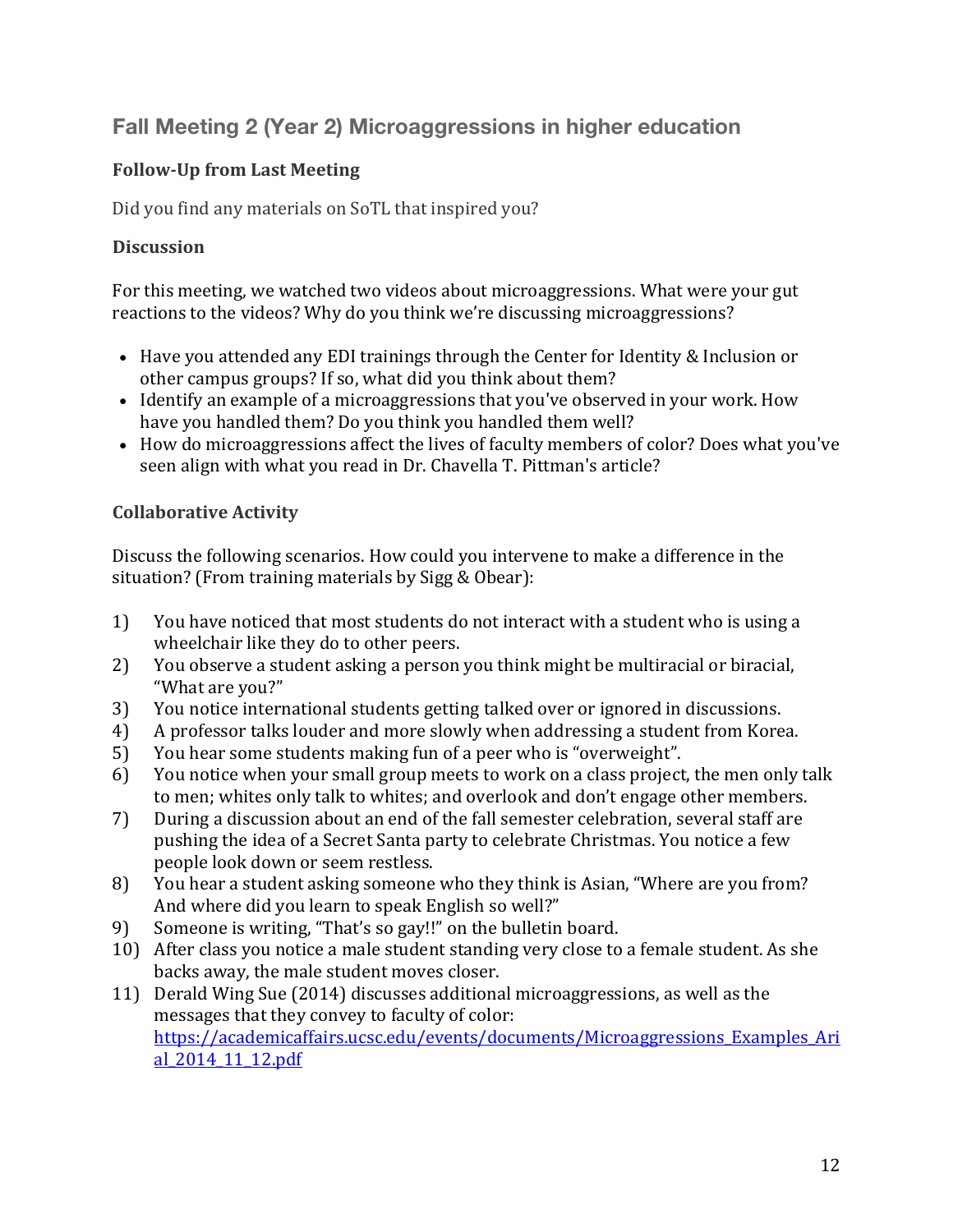# **Assignment**

Consider steps you will take to increase understandings of microaggressions in your department, classes, or in other areas of your work.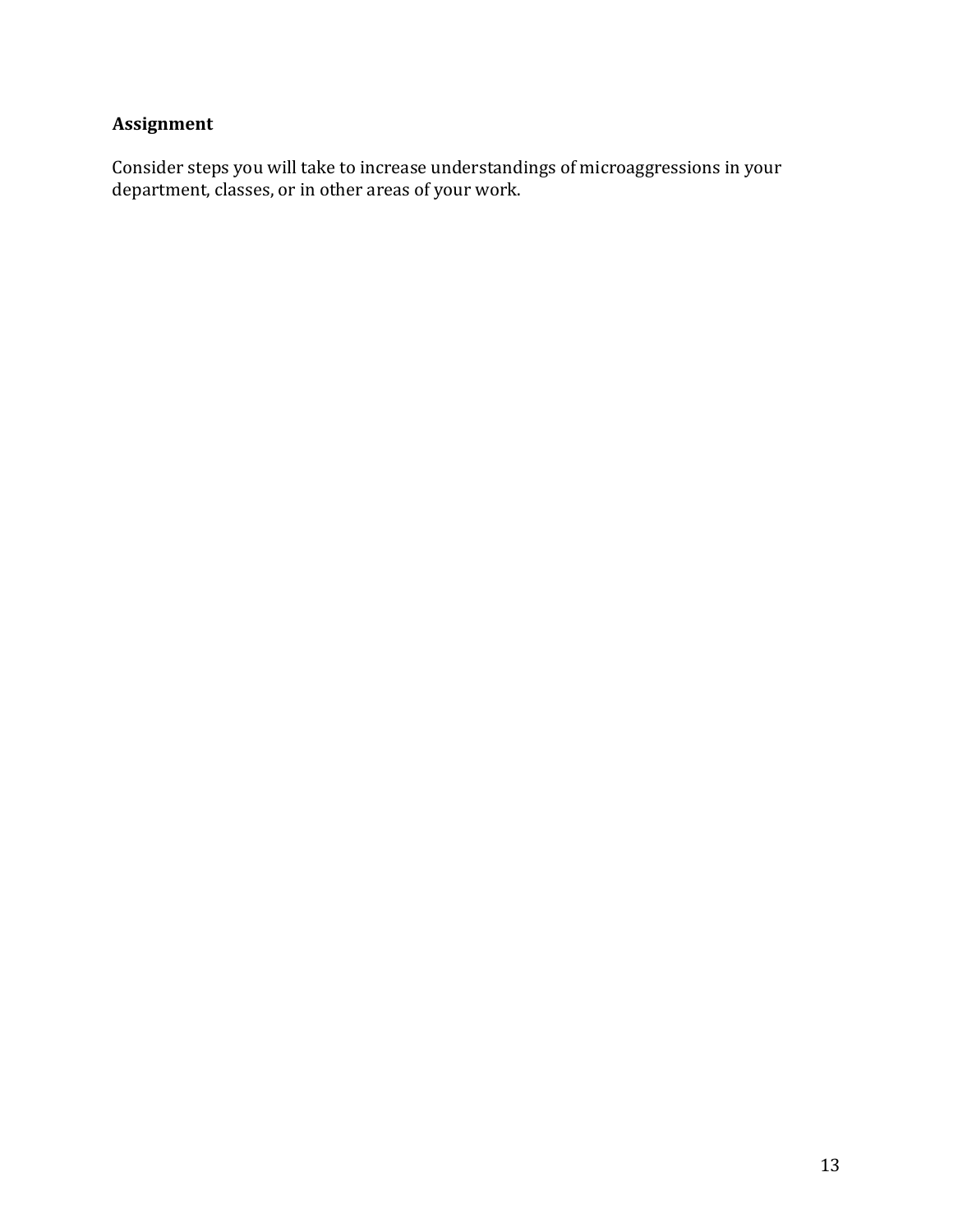# **Fall Meeting 3 (Year 2): Funding opportunities & strategic planning**

#### **Follow-Up from Last Meeting**

As an educator and leader, what steps you will take to increase understandings of microaggressions in your department, classes, or in other areas of your work?

#### **Discussion**

#### **Grants:**

- Grants can become important to you as you delve deeper into areas of research and need money to support it. Even if your field of study does not tend to use grants as a major source of income, make yourself aware of grant opportunities that are available. Search through the university's grants database, SPIN, a few times each year.
- CU Denver's Office of Research Development and Education (ORDE) provides excellent workshops and provides support for internal and external funding. Schedule a meeting now for personalized support with seeking external funding.
- Colleagues and professional organizations may make you aware of specific grants that are available in your field. You can identify grants on your own by using the SPIN database. SPIN can be used on campus, or at home if you are logged in through the university's VPN client. You can explore SPIN on your own, but attending ORDE training helps very much.

# **Internal Funding**

- The Office of Research Services (ORS) has discretionary funding to encourage and support creative activities on the Downtown Campus.
- Your department or college may have "internal funding" available for specific projects as well. Find a comprehensive list of internal funding available in your college or chat with a colleague who is highly productive with research, your department chair or dean, and/or the chair of a group for tenure-track faculty in your department to ensure you are aware of all possible funding opportunities.
- The Center for Faculty sponsors yearly teaching enhancement grants to support NTT faculty. Check out the CFDA website for specific call for proposals.

# **The Pipeline**

• Highly successful scholars in all fields talk about their individual research efforts in terms of "the pipeline." Having a pipeline means that you have multiple projects going on at various stages. Think about it: If you wait until after your first article is published (or even just submitted) to start your second project, you'll go a very long time between producing them.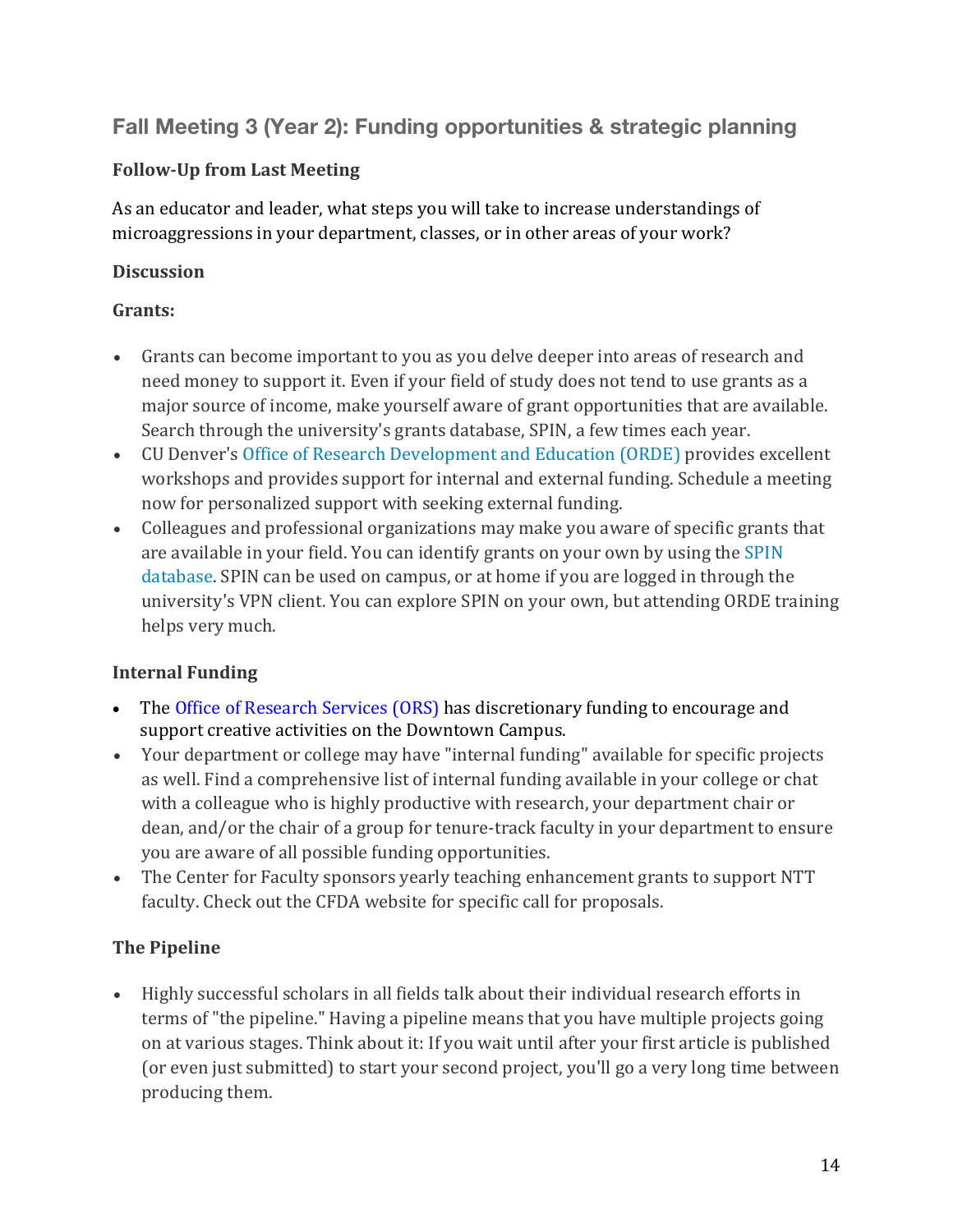• The pipeline is a little different for everyone, depending on their topics of research, creative work, their field, and the formats in which they prefer to share information. Good organization plays a major role, both in terms of planning overlapping timelines and simply in terms of keeping your calendar up to date. Many researchers have a preferred structure that they use over and over, but that lends some flexibility. For example, they may decide to start planning a second project as soon as they have completed gathering data on the first project. Or they may make a habit of preparing a presentation every time they work on a paper, even if they are still searching for venues to publish and present.

- If you're ready for a fund search, contact ORDE to set up a personalized fund search. Simply email Lynette Michael (lynette.michael@ucdenver.edu) or Naomi Nishi (naomi.nishi@ucdenver.edu) to set up an initial fund search meeting.
- Attend an ORDE seminar.
- Ask a colleague with a strong scholarly record about how he or she organizes the pipeline.
- Craft a calendar that plans steps for two or more pipeline projects in the coming year.
- If you do not regularly read *The Chronicle of Higher Education* consider setting email alerts for topics of interest to you, such as columns on teaching technologies or editorials from faculty around the world.
- Do you understand the human subject approval process? Wondering who to contact if you have questions about your rights as a researcher? What type of initial review is appropriate for your research? Learn more about resources, requirements, and supports offered through the Colorado Multiple Institutional Review Board (COMIRB).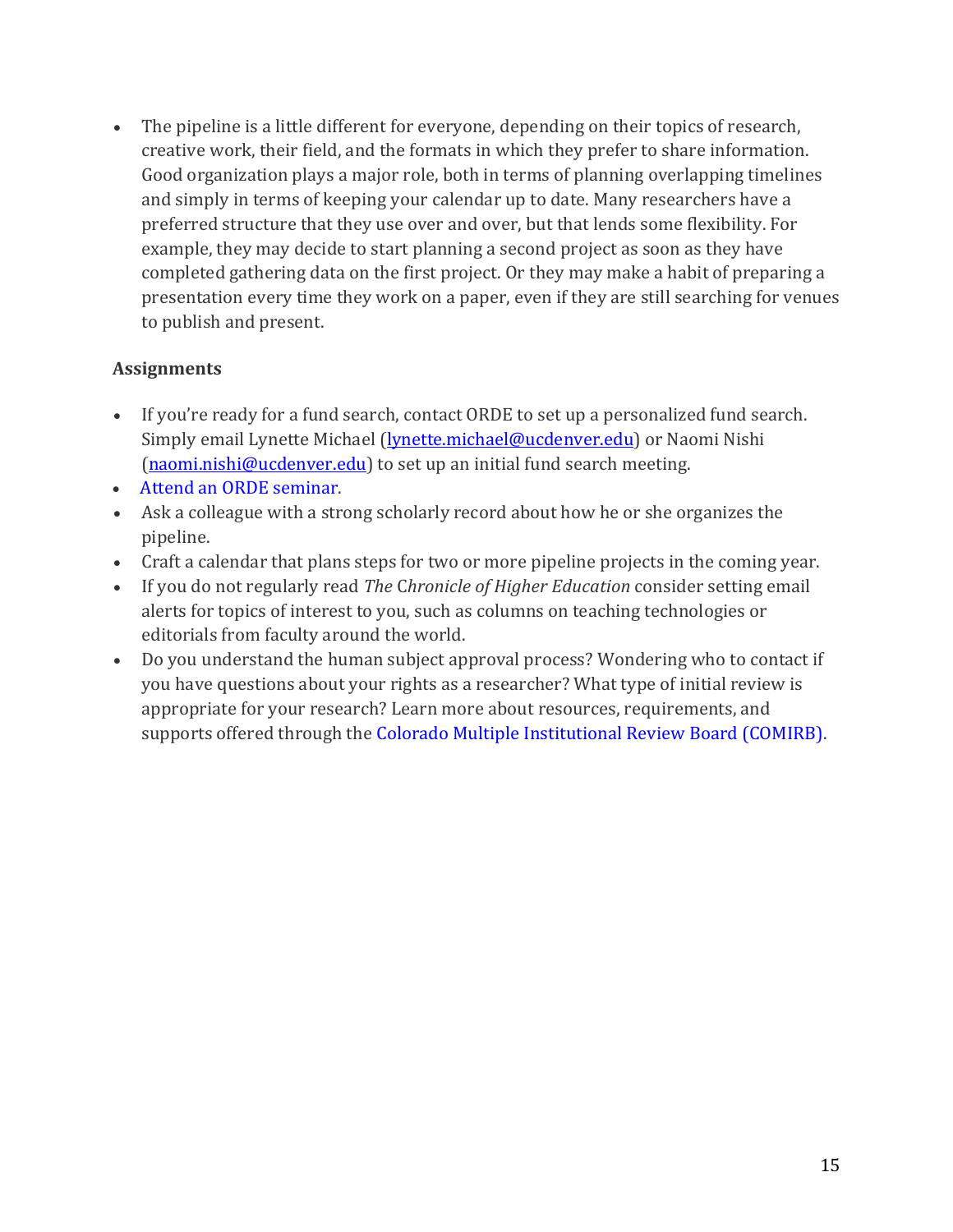# **Spring Meeting 1 (Year 2): Plan ahead**

Today we're going to do some planning related to all three major sections of your work: teaching, research, and service. We are going to start having conversations that point toward comprehensive review, which will happen in about a year and a half.

# **Discussion**

# **Teaching:**

- How is your teaching going? What are you teaching this semester?
- Do you use Canvas much in your class? Have you attended any CU Online trainings?
- As a reflective practitioner, consider ways to secure multiple means of teaching evaluation. Plan now for a consultation and observation through the CETL or within your department.

### **Research:**

- What did you publish or present in the past year? Discuss the quality of the venues or outlet. Are they regarded highly in your discipline? How do you know?
- What's expected in terms of research for your department during comprehensive review? Are you familiar with the tenure documents? How does your productivity match up?
- Now is a good time to make plans to fill in gaps before comprehensive review. You still have time, but you need to get moving. Think about what would most help you succeed in terms of your department's requirements and norms. Start planning a few projects that will make your record stronger. For example, you may feel that you need one or two more peer-reviewed papers, or a few presentations. Perhaps you have published several articles already, but you believe that the quality of the publications needs to be higher.
- Now is a good time to update your research agenda. Look through it to see whether you have stuck to your research themes. Provide citations for the scholarly work you have done in the past year, along with notes on how they further your research topics. Write some details on the projects you have planned for the coming year.

# **Service:**

- While this is a smaller part of your comp review evaluation, it's important that you demonstrate meaningful service to your department and/or the university, as well as to regional/national/international professional groups.
- What are you working on for service right now? Are you overwhelmed, a little short on service, or just right?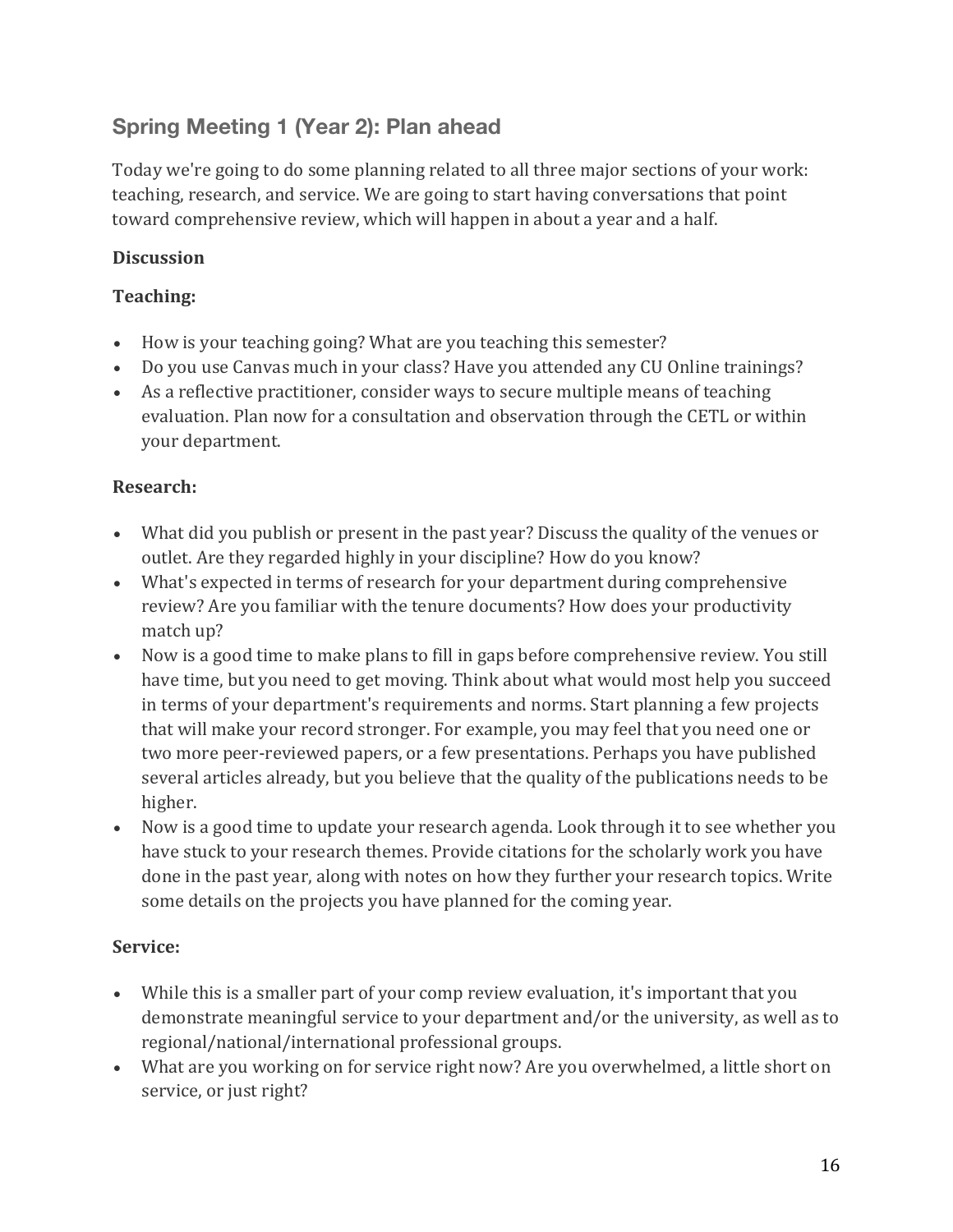- If you're short on service, seek out something meaningful in your department or at the university, and volunteer to hold a position with a professional organization.
- If you're overloaded, make sure you know when your department holds elections for service positions. You can try to pass along some of your commitments at this time. However, you should do your best to serve the full term of any position.

- At the next meeting, we're going to discuss "difficult conversations" that we sometimes have to have in the workplace. Come up with several examples of workplace discussions that have been difficult for you. (For example, talking with a student who is disputing a grade; telling your supervisor that you don't agree with your annual evaluation score.)
- Watch several videos from Dalhousie University's Difficult Conversations Project. Choose two or three that we can re-watch and discuss together at your next meeting.
- Before this semester's final meeting, request a teaching consultation and observation through the CETL.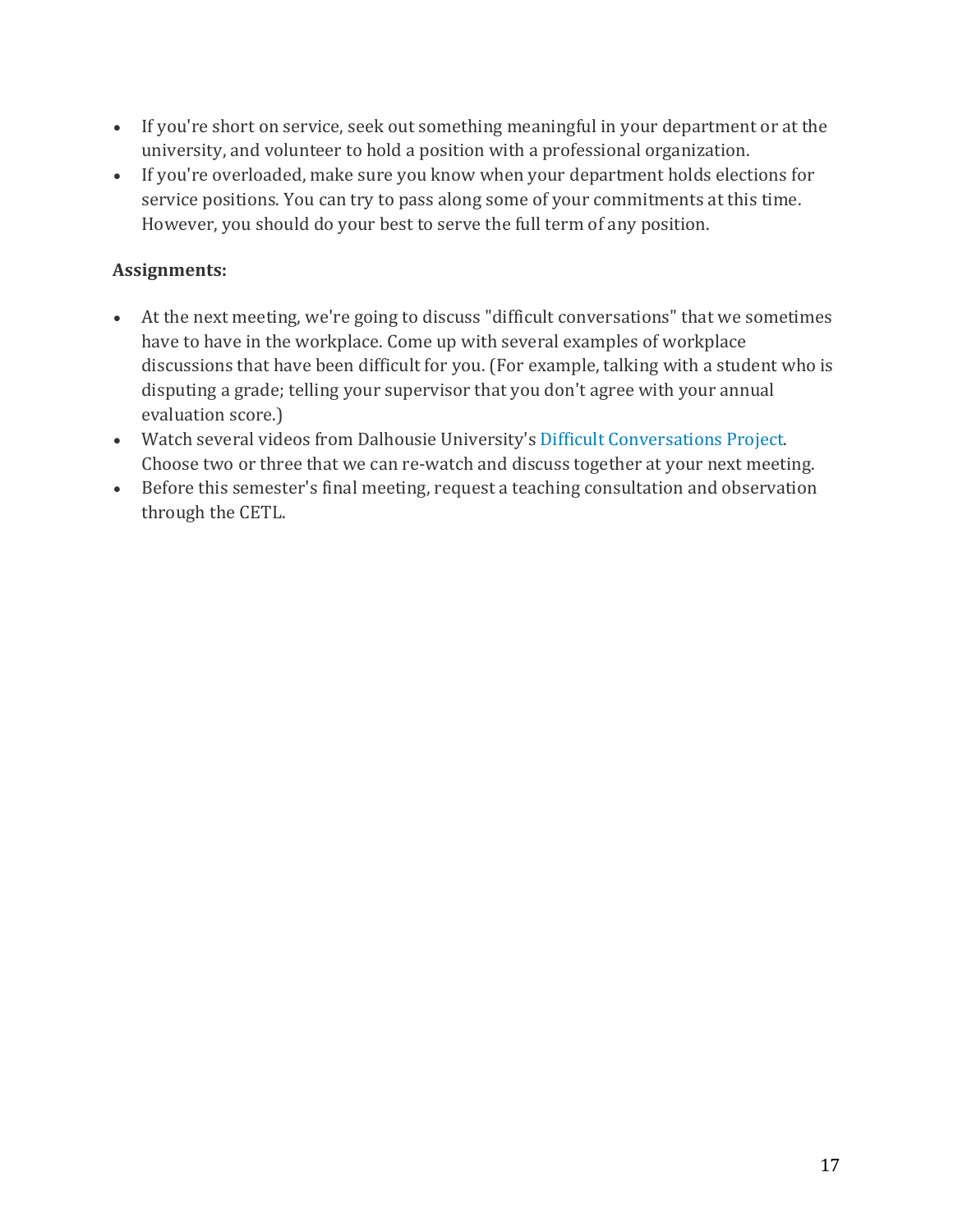# **Spring Meeting 2 (Year 2): Challenging conversations**

### **Discussion & Activity**

- Which of the videos from Dalhousie University's Difficult Conversations Project did you choose? Are they the ones that portray the conversations that would be most difficult for you?
- Watch several videos together.
- For each video: What did you like about the conversation? What did you disagree with? How would you have handled this differently if you had to lead the conversation? How would you have reacted if you were the person being confronted?
- Discuss a few difficult conversations that each of you've had in the workplace. How did you approach the discussion? Did it go the way you'd hoped? What would you do differently? Did you learn anything from the videos that would have helped?
- If you'd like to learn a LOT more about having difficult conversations, ask your supervisor or your human resources staff about enrolling in university's Crucial Conversations training. If you'd like to preview the course, or to look for ideas in the course's reading materials, you can read the Crucial Conversations manual through the library's site.

- Evaluate what you need to do in terms of research and publication or presentation before comprehensive review. Think through potential timelines carefully. Make plans to start on a few projects.
- Think about whether you need to alter your service commitments during the coming year. Find the date for departmental service elections. If you're looking for new regional/national/international opportunities, investigate these and find out when you can apply.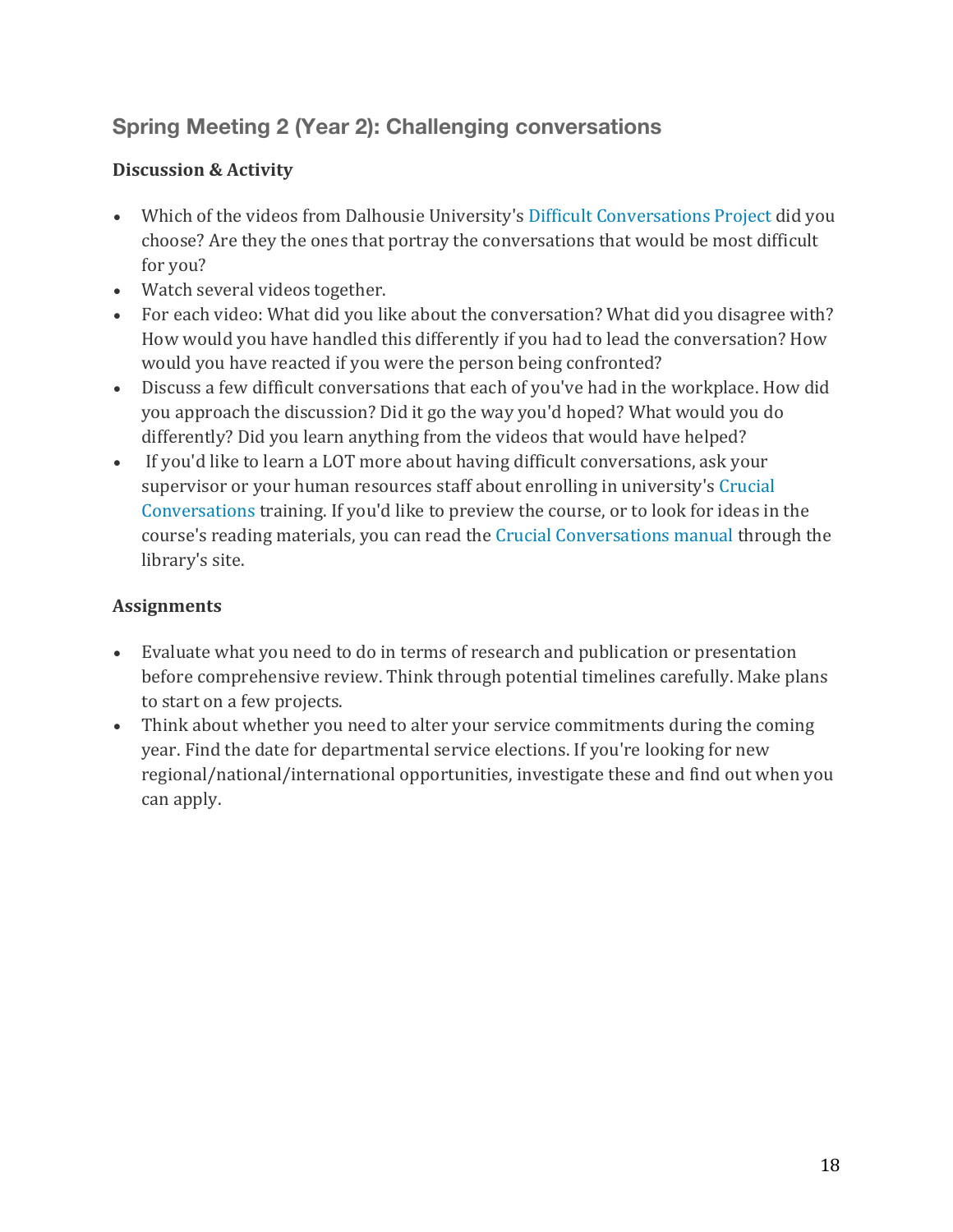# **Spring Meeting 3 (Year 2): Comprehensive review dossiers**

Plan to meet at the CFDA office. Request permission to look through the Dossier Library. (Note: During Academic Year 2020-21, access to the Dossier Library will most likely be online. Please visit the CFDA's Dossier Support page to see the Dossier Library's current status and to request online viewing.)

#### **Discussion/Activity**

- Look through several dossiers. Identify several differences. Note the types of evidence that are used in each of the three sections.
- Look briefly at the statements, but plan to gather sample statements later & read these in depth.
- Discuss external reviewers. Typically you will need to provide names of four to six tenured faculty members who will understand your work thoroughly. Check with your chair or dean on the departmental requirements, procedures, timeline for this process. Your chair or dean will select names from the list you provide, and will provide several more as well.
- External reviewers receive an abridged copy of your dossier. They read it and write a letter assessing your work. This review is an important part of the process, so give careful consideration to your recommendations for reviewers. External reviewer feedback is used to inform subsequent reviews, yet those letters are confidential and candidates will not receive a copy.

#### **Assignments**

• Ask a few colleagues to share their dossier statements with you. Read those carefully and ask questions.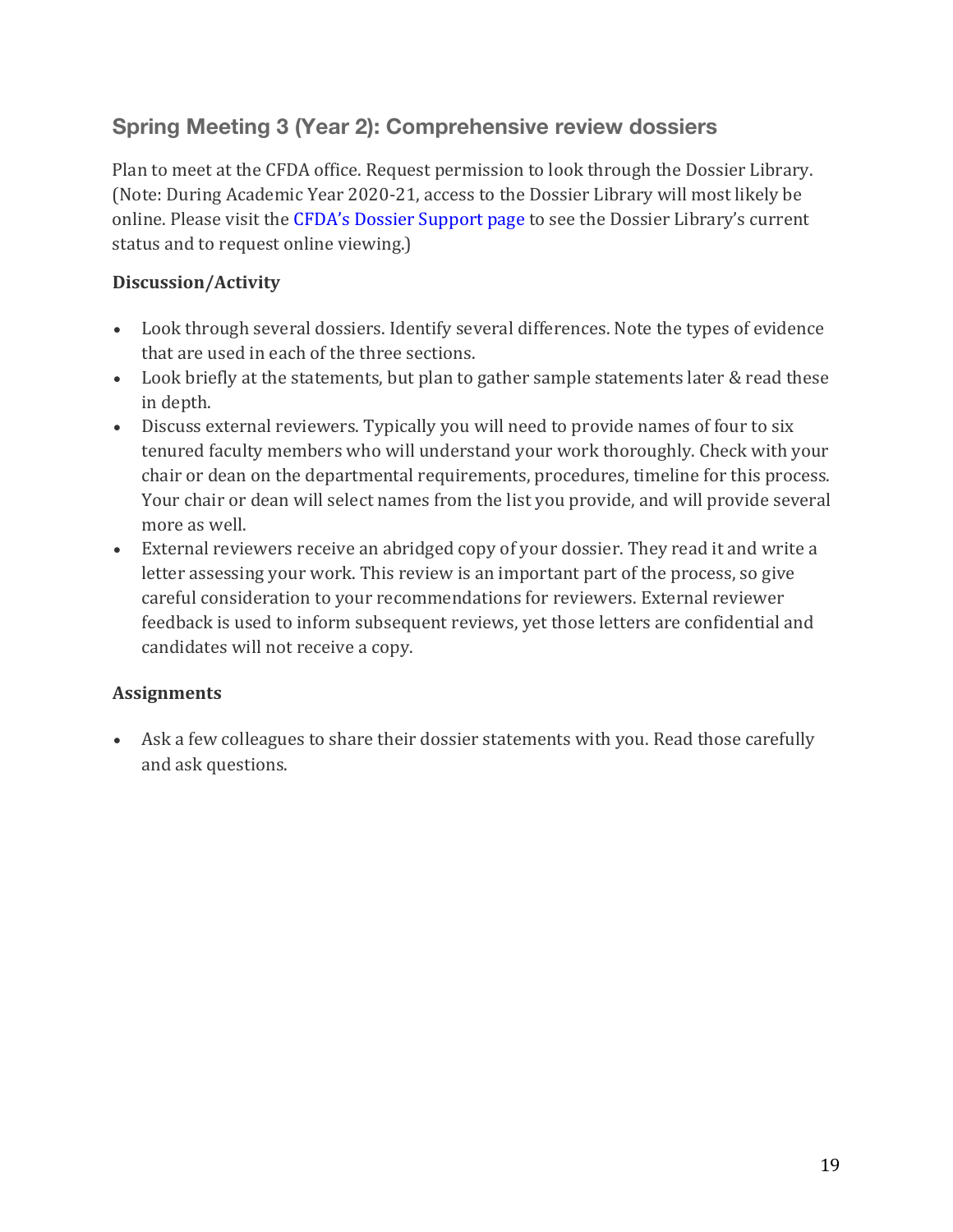# **Fall Meeting 1 (Year 3): Measuring impact & citation management**

#### **Discussion**

#### **Preparing for Comprehensive Review**

- Our focus this AY year will be on dossier preparation for next summer.
- Ask colleagues in your department for feedback and advice. Ask a member of the CFDA to review a draft of your dossier.
- Revisit *Strategies for Success*. It contains essential information on dossier preparation.

#### **Measuring Journal Quality**

- When you write the Research & Creative Activities statement for your dossier, you will want to provide evidence that you are publishing in excellent journals. The Auraria Library subscribes to a database called <u>Journal Citation Reports (JCR)</u> that does just that. Go into JCR. For each journal that you have published in, search for that journal by title. When you find your journal, jot down the data you want from the Key Indicators table. (A suggested list is: Journal Impact Factor, 5-Year Impact Factor, Eigenfactor Score, and Article Impact Score.) You may want to include a chart with this data for all of the journals you've published in in your Research & Creative Activities Statement.
- Question: Why doesn't JCR list a journal that I publish in? JCR requires that journals have certain scores in the Key Indicator list to be included in the database. If your journal did not meet all of those required scores the last time it was evaluated, then it was not included in JCR. Also, JCR only covers journals in the sciences and social sciences. This is broadly defined, hence plenty of journals fall through the cracks.
- Question: What should I say about journals that weren't listed in my Research & Creative Activities statement? Start by visiting the journal's website. See what kind of impressive, positive information it provides. Collect some data and narrative information there. Does your journal have a large readership? Did it win an award from a professional association? Note that in your Research & Creative Activities statement. Focus on names, numbers, and other evidence. If you still can't find much helpful information, be ready to make your case for the journal. Is it popular reading among colleagues? Is it read by other professionals who may not be publishing (and thus citing)?

#### **Keeping Track of Your Citations**

Sharing the numbers of citations you receive is a very important piece of supporting your reputation as a scholar. If you haven't been keeping track of your citations yet, now is the time to start, and it's easy to find citations retroactively. Set up a "My Citations" account through Google Scholar. This account will track other people's citations of your work. It provides citations for articles citing your work, and links to those articles (if available). You can sign up to receive an email whenever someone cites your work. The My Citations account also shows you your "h-index," a popular AltMetric. H-index is an interesting game of numbers. It refers to the number of articles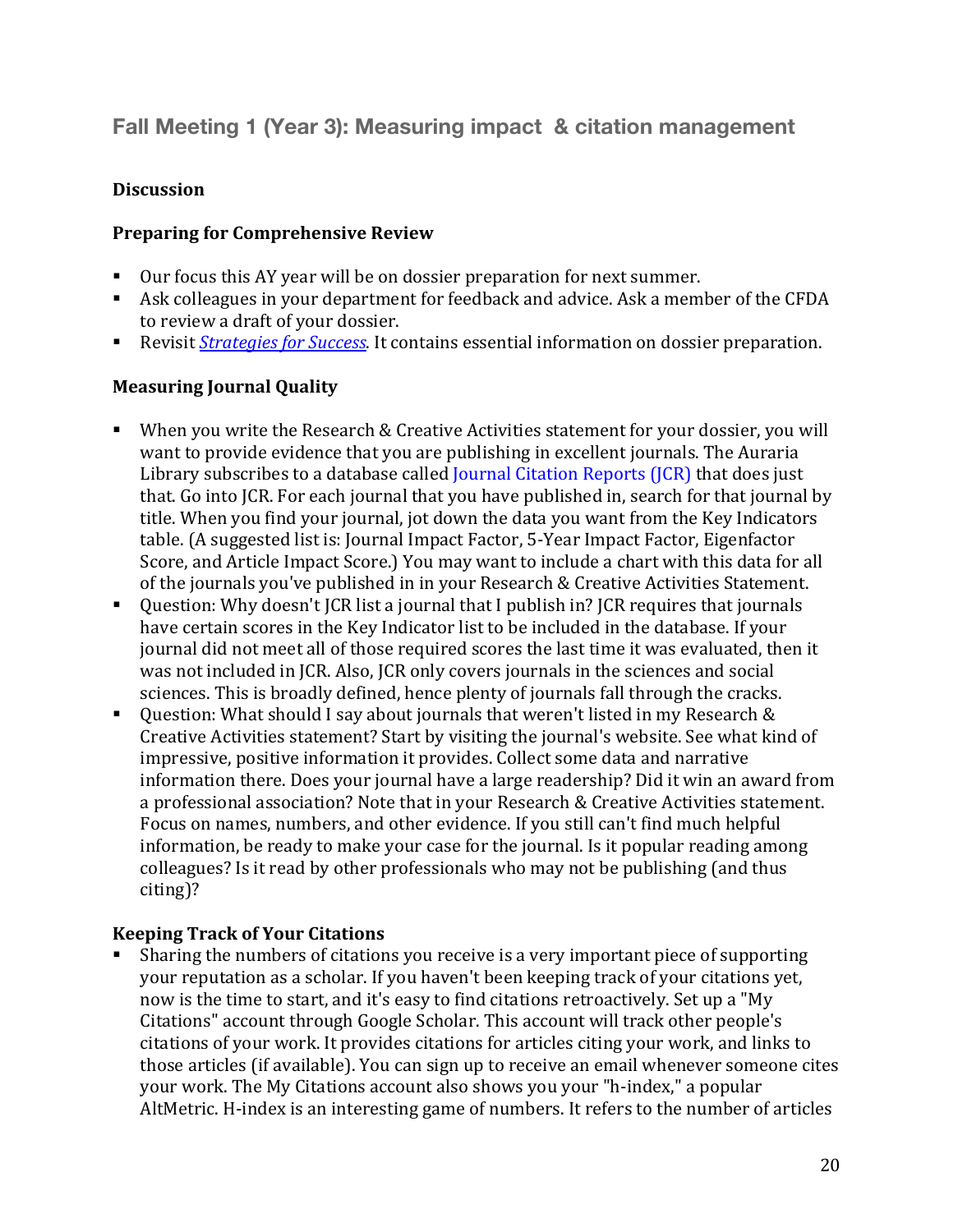you've published that have that number (or more) citations. If your h-index is 15, you have published 15 articles that have 15 or more citations.

■ If you perform research in the sciences or social sciences, you should double-check the number of citations to your work by visiting the library's database called Web of Science. (Don't worry -- the number of citations you find can only go up. Web of Science won't negate anything you found in Google Scholar.) When you enter Web of Science, you'll see a menu labeled "Basic Search." Change this to the menu option labeled "Cited Reference Search." Enter your name in the box and click Search. You may also want to experiment with its other search options, such as entering titles of your articles. Faculty members often find that Web of Science finds a few citations that Google Scholar had missed. 

# **AltMetrics**

- AltMetrics are numbers that informally measure other people's interest in your publications. For example, many modern scholars like to mention the number of times that their latest article was mentioned on Facebook or Twitter. While this data doesn't carry the scholarly weight of a citation in a peer-reviewed source, it can help persuade your reviewers that a range of readers have interest in your work.
- Note that AltMetrics always function at the "article level." This mean that all altmetrics are calculated article by article. Technically, there are no altmetrics for a particular journal or an individual author. There are numerous online tools for tracking AltMetrics. The free "Bookmarklet" at AltMetric.com measures AltMetrics for articles that you pull up on your screen (although it does not work with all publishers or platforms). AltMetrics.org offers numerous free tools for tracking your altmetrics.
- Scholarly Communications Librarian Jeffrey Beall's favorite offering from the page is ImpactStory. ImpactStory is free for one month and then requires a fee.

- Make a "My Citations" account at Google Scholar. Make sure that all of your articles appear (and that all the articles that appear are yours). The "Help" section tells you what to do if some of your articles are missing, or if other people's articles appear.
- **F** If you're interested in AltMetrics, choose one of the tools above and start tracking them.
- Request a research consultation with an Auraria librarian. They will go over this information with you & answer additional questions that you've come up with.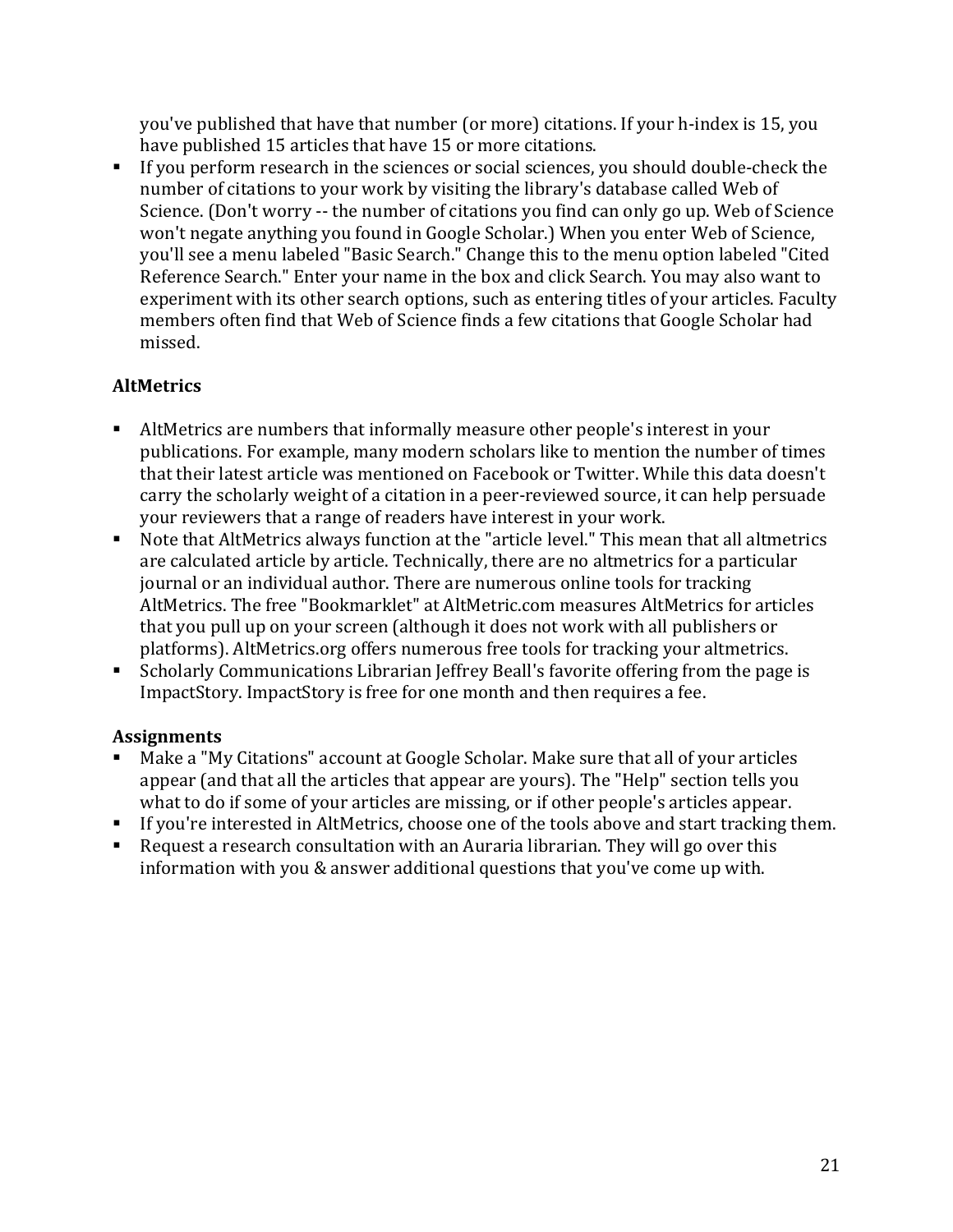# **Fall Meeting 2 (Year 3): Drafting dossier statements**

This is one meeting that may work best virtually, sharing drafts of statements by email. Or you may decide that you'd prefer to meet and read them together.

#### **Prior to the Meeting**

- Mentee, please collect several complete sets of dossier statements and read them thoroughly. Ideally, at least two should come from colleagues in your department or request some from the CFDA.
- If the two of you will be meeting virtually, make sure that both of you have copies before the meeting.
- Mentee, make notes on questions about the statements you have read, or about striking differences between statements that different individuals have written.
- If you have time, begin outlining statements  $&$  bring those outlines to the meeting.

#### **Discussion**

- What questions do you have about the statements in general? Do you understand the purpose and the scope of each (Summary, Teaching, Research & Creative Activities, and Service)?
- What differences did you see among different people's statements?
- Have you started outlining or drafting your statements? If so, let's talk about them.
- How do your drafts reflect the recommendations provided in *Strategies for Success*?

- Mentee, do your best to write drafts of each statement before the next meeting. Share them with your mentor.
- After your mentor has critiqued your statements, ask colleagues to read them and provide feedback.
- Request dossier submission timeline, external reviewer and instructions information from your department.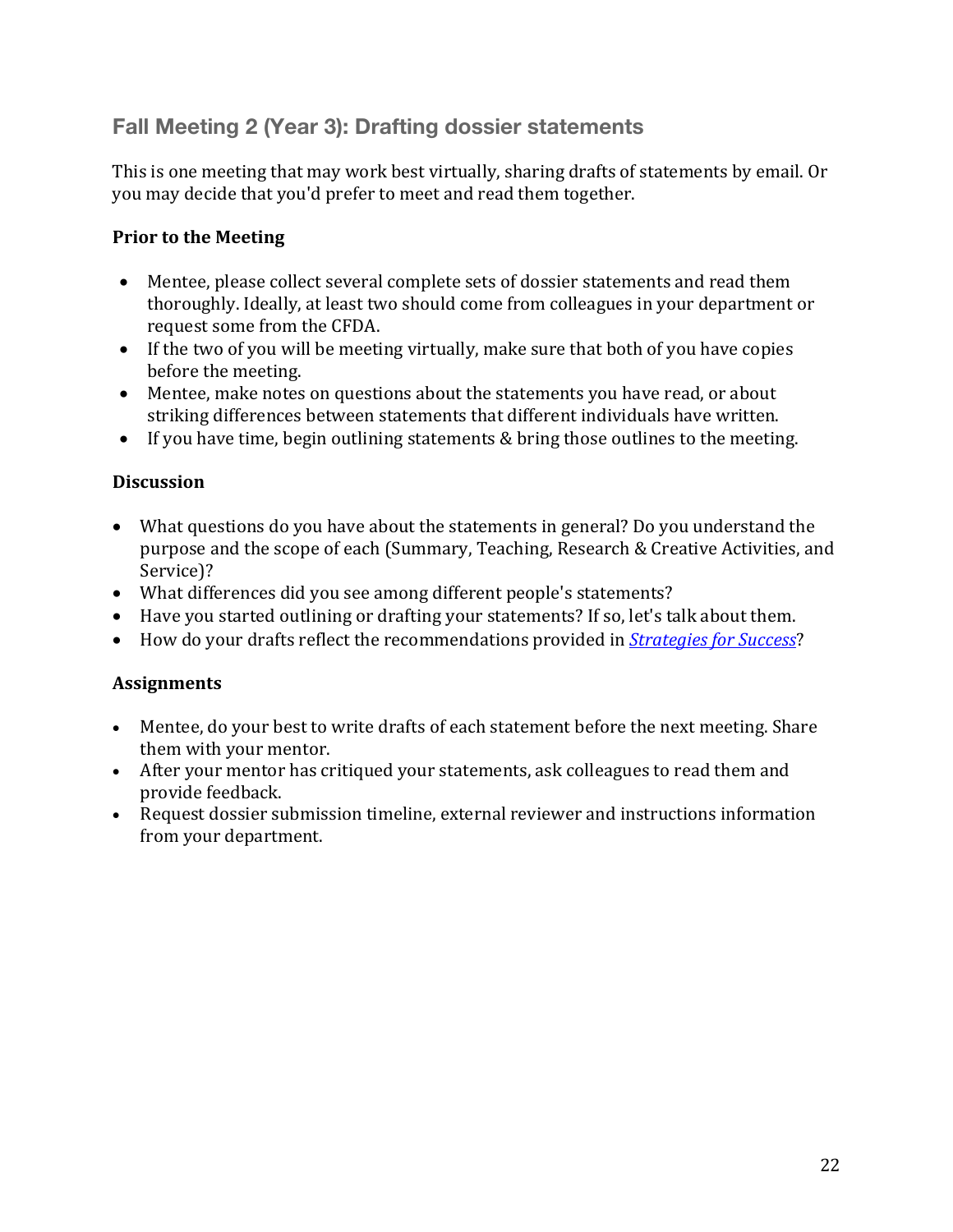# **Spring Meeting 1 (Year 3): Draft comprehensive review dossier**

Mentors, you may want to base meeting times on mentees' completion of dossier tasks this semester rather than scheduling them far in advance.

#### **Prior to the Meeting**

- Work on your dossier early so that you can get lots of feedback. You may feel like you're working way too far in advance -- but you'll appreciate having extra feedback and time as the deadlines loom.
- Draft all four of your statements and send them to your mentor. Find at least two people in your department who are willing to read them and share feedback.
- Meet after the mentor has had a few days to read and comment.

#### **Discussion**

- Go over statements together. Discuss in detail.
- Consider the selection of artifacts that support that compliment your statements.

- Set dates by which the mentee will send the mentor updated drafts.
- Compile your dossier. Make sure you are clear on how many copies you need, including the external reviewer binders -- it may surprise you. Make sure you also know whether you need to provide pdf copies. Find out your department's requirements for materials used. Each School/College requires a certain color of binder. Some departments also have requirements on color-coding, dividers, and other organizational elements.
- Find out the process for amending your dossier if you have additional publications or other accomplishments after you submit it.
- Begin putting together a draft version of your binder----- organize it, and reorganize it.
- Start by putting in all the documents that are required, such as the statements and your CV. Get the main dividers in place.
- Give serious consideration to evidence you want to use to convey the work you do. Remember, "Don't make a reviewer look for it." Ensure easy access and readability of all materials.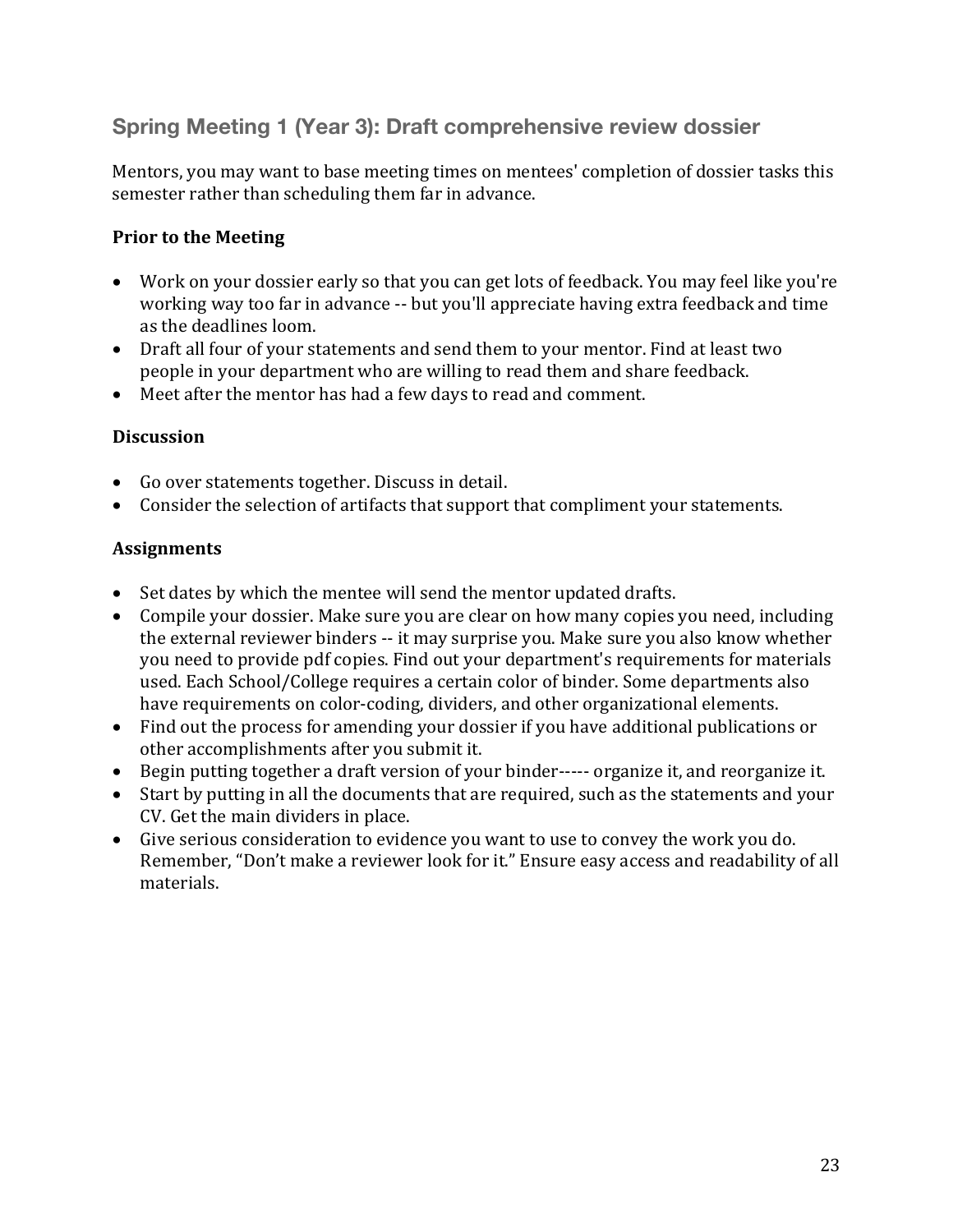# **Spring Meeting 2 (Year 3): Critique dossier artifacts**

# **Prior to the Meeting**

- Mentee and mentor should have finished discussing dossier statements. The statements should be in their final forms now.
- Mentee should have completed a full draft of the dossier.

#### **Discussion**

- Flip through the dossier quickly. Mentor, what are your impressions of organization and visual appeal?
- Make sure that the required papers are in there: your CV, the checklist, your department's requirements, & the four statements.
- Move to the Research & Creative Activities section. Are all of your publications, exhibits, shows, presentations, and other scholarly accomplishments represented? Are materials presented professionally and easy to locate? Remember---don't make a reviewer look for it.
- Move to the Service section. Is it brief? Are major contributions supported with succinct evidence?
- Move to the Teaching section. How does the overall organization appear? Is the section easy to navigate? Are required documents there? How did you represent everything that happens in class besides reviews? Have you included multiple means of evaluation? Have you represented your course's online materials here?
- Have you started working on your External Reviewer materials? Do you know what to do with them, and when?
- Discuss the different levels of review. When can you expect to receive feedback, by whom?

#### **Assignments**

• Request a CFDA review of your dossiers, allowing plenty of time to make updates.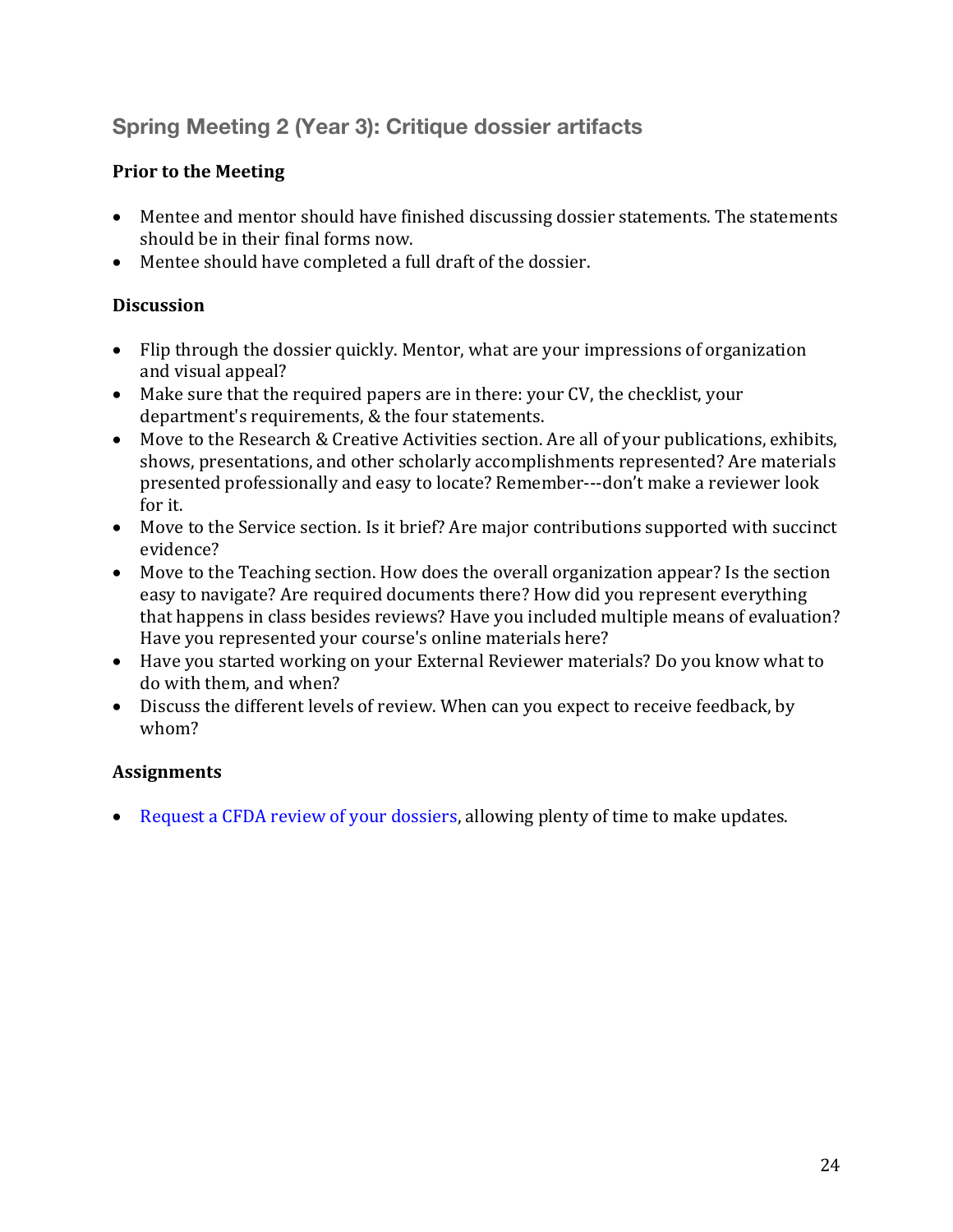# **Fall Meeting 1 (Year 4): Professional and personal balance**

### **Discussion**

Over the past three years, you've doubtless learned a lot about life as a faculty member. You have also probably experimented with different ways of teaching, and of fulfilling your responsibilities for research and service. This midpoint is also a good time to think about professional development opportunities that would help you grow. Is there a conference you've always wanted to attend -- perhaps one that's slightly outside your usual range of study and expertise? Are you interested in taking a course?

Now that you're halfway to tenure, and you've submitted your comprehensive review dossier, it's a good time to ask yourself some important questions: How do I want to fulfill my responsibilities, based on what I have tried? What do I want to experiment with in the three years before tenure? Let's break our discussion down into discrete areas of your work and your life.

# **Research & Creative Works**

- Tenure-track faculty members often wonder how their research should change after they go through comprehensive review. There aren't any distinct changes that should happen, however, you should have solidified several themes for your research. These should appear in your work every year. You should also be aiming to publish, perform and/or show your work in high-quality publications and venues.
- Are you sticking to your research and creative themes? How would you rate your ability to demonstrate a sustained focus? What is the quality of your selected presentation/exhibit/publication outlets?

# **Teaching**

- What are some ways that your teaching has improved?
- What would you like to experiment with in your teaching? Do you want to try more active learning class activities now? Do you want to try teaching an online or a hybrid course? Are you interested in incorporating high impact practices in your classes? Do you have certain challenges, such as group assignments, that you want to work on?
- With experience behind you, set one or two goals for moving your teaching forward this semester. Choose goals that you can work on in concrete ways. Perhaps you will ask your chair about the possibility for teaching online. Maybe you will organize a gettogether where you and your colleagues share group assignments that work.

#### **Service**

• How is your regional, national, or international service going? Is it active but not stressful (a happy medium)? Do you feel that it's meaningful? Have you had an opportunity to take a leadership role yet? Do you feel a sense of passion for that work?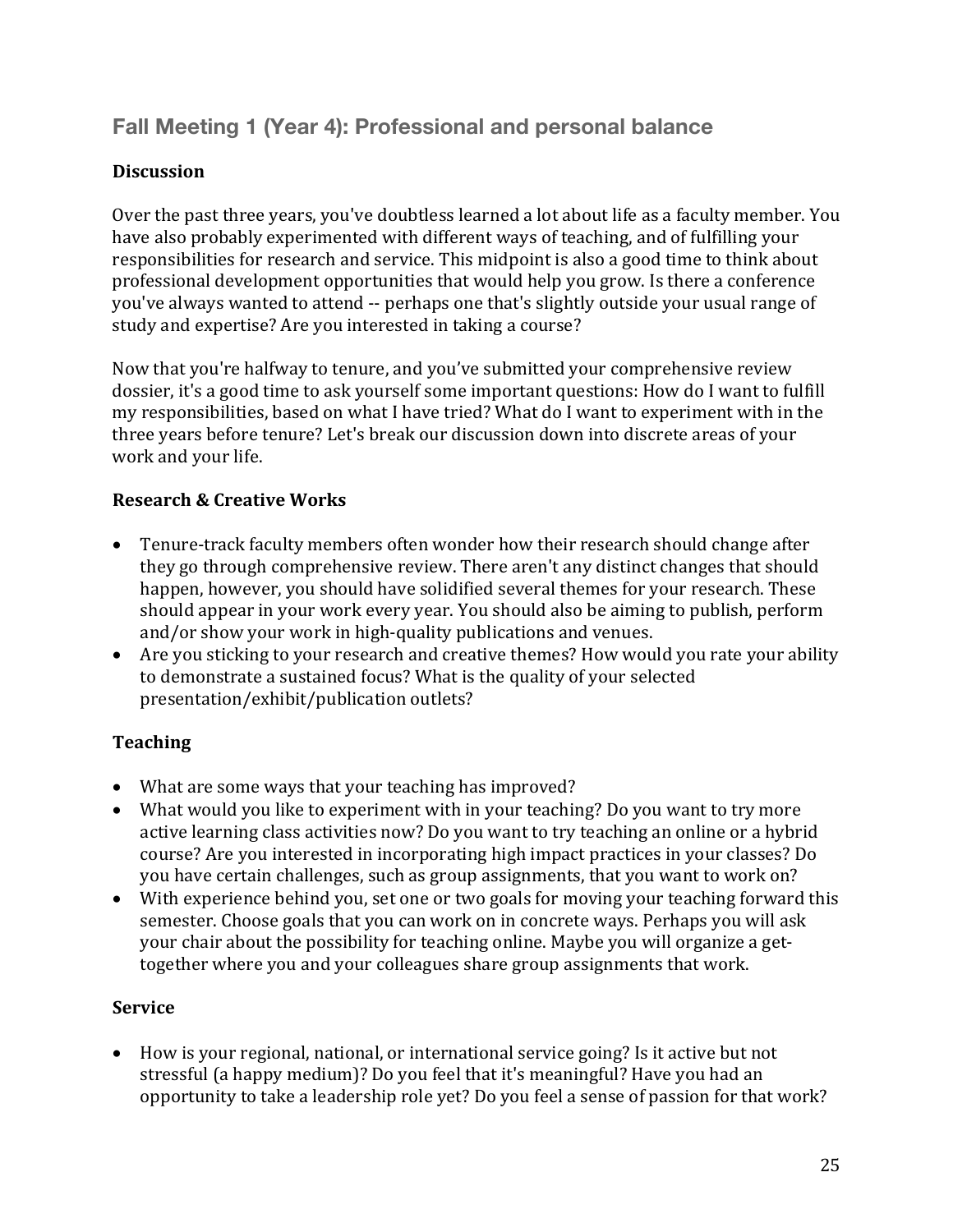• Given that we all have different preferences for service, discuss what you would like to give to the community: Would you like to help new professionals in your field? Would you like to contribute in a leadership capacity? Do you want to use your talents to help people in need? Understanding what you're looking for is the first step in finding meaningful service. Taking time to search for opportunities that meet your desires is the next step.

#### **Life**

• How is your work-life balance going? Are there changes you could make to improve the balance? What are you doing to relax while managing the demands of the job?

- Set at least one goal for improvement based on what we just discussed. Make plans to work through some of the goals you came up with. Break down steps and put them in vour calendar.
- Spend some time thinking about how you've evolved. Let yourself celebrate all strengths you've developed, and all the wonderful ways you've used them.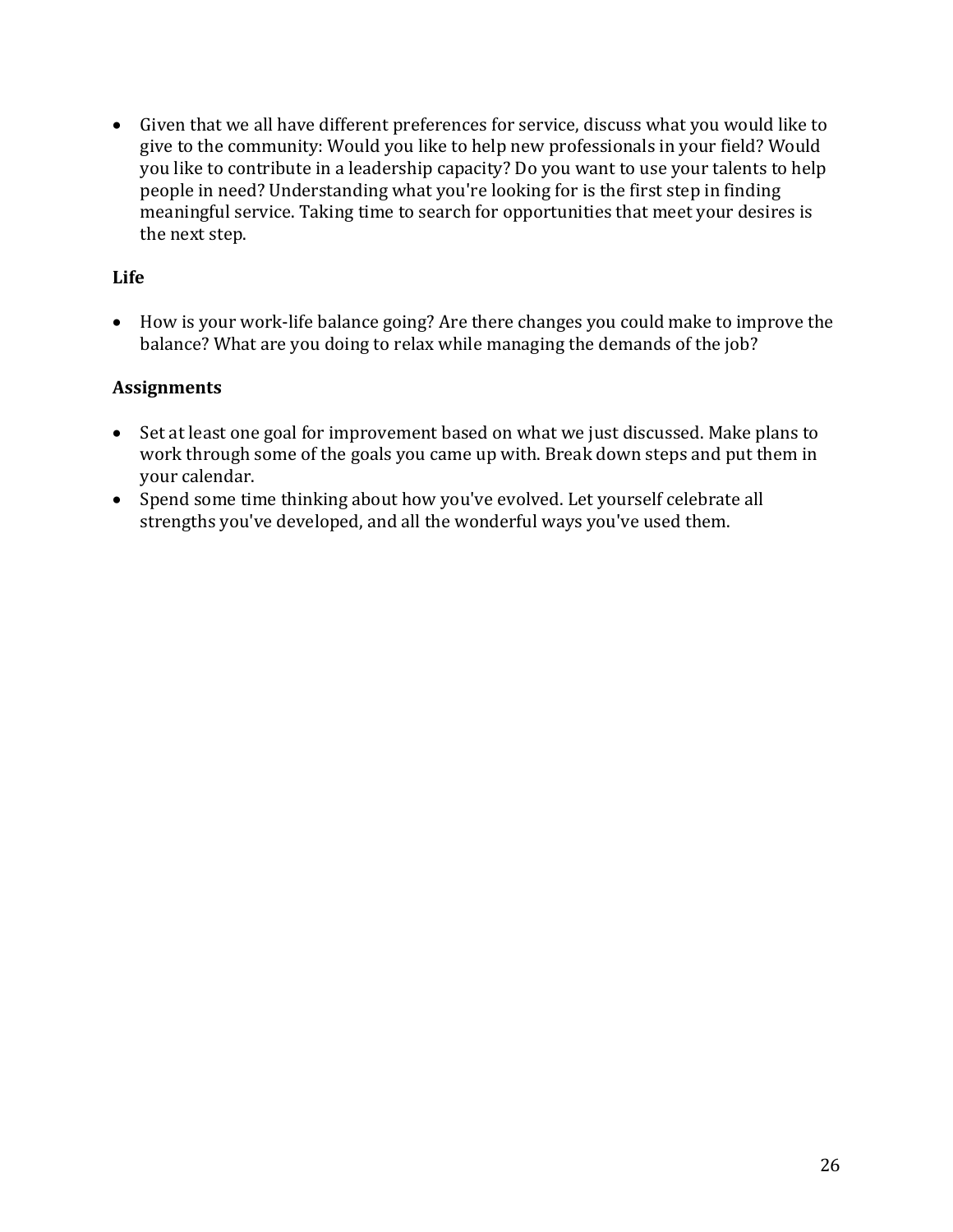# **Spring Meeting 1 (Year 4): Advancing research skills**

### **Discussion**

Let's talk about how to deepen your research skills and use your experience to help others.

# **Deepening Your Skills**

- Are you in a writing circle? Writing circles meet regularly to give each other feedback on their research and scholarly writing. If you would like to join one, ask the CFDA to help you contact one. (The CFDA administers a writing circle some semesters; it's also aware of others across campus.) If you'd like to start your own, read advice from Dr. Chris M. Golde at the University of Wisconsin-Madison.
- Raise the demands for quality on your work. Aim to publish in a top-tier journal. Stretch yourself by publishing, exhibiting, or presenting in formats you haven't tried before (such as writing your first book chapter or proposing a preconference workshop).
- Consider using some secondary data analysis. This means that you will perform research using data that other scholars have already gathered. Imagine all the fascinating data that's out there -- and you don't have to gather it! The Auraria Library subscribes to ICPSR, one of the premier databases of available datasets. This is a great place to find materials and inspiration. Meet with Office of Institutional Research  $&$ Effectiveness (OIRE) staff to maximize data collection information.
- Network with colleagues. Think about all the interesting, talented professionals you know in your field -- or in other fields. Think of a few topics for research that interest you. Try contacting scholars that you know from professional organizations, from graduate school, or by reputation, and ask about interest in a collaborative effort.
- Ask a colleague who is farther along in his or her career to work on a research and writing project with you. Ask for mentoring in exchange for you performing much of the writing and data analysis. You will both learn from this collaborative venture.
- Think you know all of the resources available for your research? Think again. The library constantly purchases new databases and other resources for faculty. Make an appointment with the research librarian to make sure that you're up to date.

# **Benefiting Others**

- Offer to guide a new faculty member through a research, writing or creative project. Both of you will learn (and get a publication or presentation).
- Mentor students in your department. Offer to coauthor a paper with them. Students appreciate such guidance and the opportunity to build their resumes.

# **Assignments**

Select one of the ideas that best fits your interest and needs and proceed with a plan.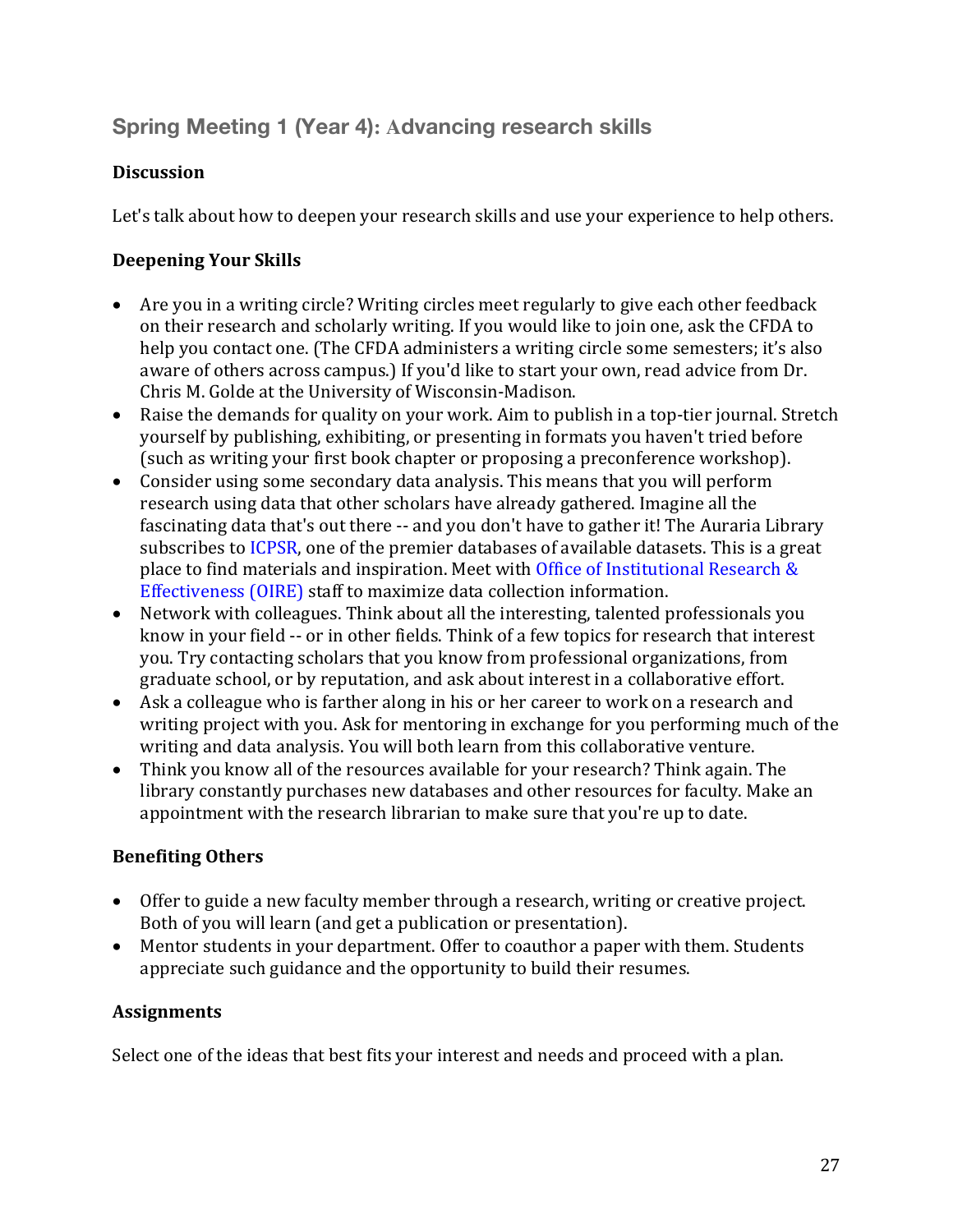**Fall Meeting 1 (Year 5): Attending to comprehensive review feedback**

# **Prior to Meeting**

- Mentee, prepare to bring the committee letters you received regarding the dossier over the summer. Bringing the entire dossier or at least binder #1.
- Look through the feedback given in the letters. Compile a listing of: a) the positives, b) the negatives, c) anything you disagree with, d) anything you don't understand; and  $e$ ) recommendations.

#### **Discussion**

- What was the overall consensus on your comprehensive review?
- Review all feedback you received: recommendations, positives, negatives, anything you disagree with, and anything you're confused about.
- Mentor, verify with your mentee: Did you share all of the suggestions that all of the committees gave you? It's fine if there are any that you prefer to keep private. However, when you go up for tenure, you will need to list all of that feedback and explain how you have responded to it in your work since comprehensive review.

- Give yourself ample time to reflect on the feedback you received from your comprehensive review ---don't drive yourself crazy, but develop a realistic and responsive plan of action.
- Ask other trusted colleagues for opinions on any feedback that you question. Also ask them for ideas on how you can respond to all of the feedback you received in your future work.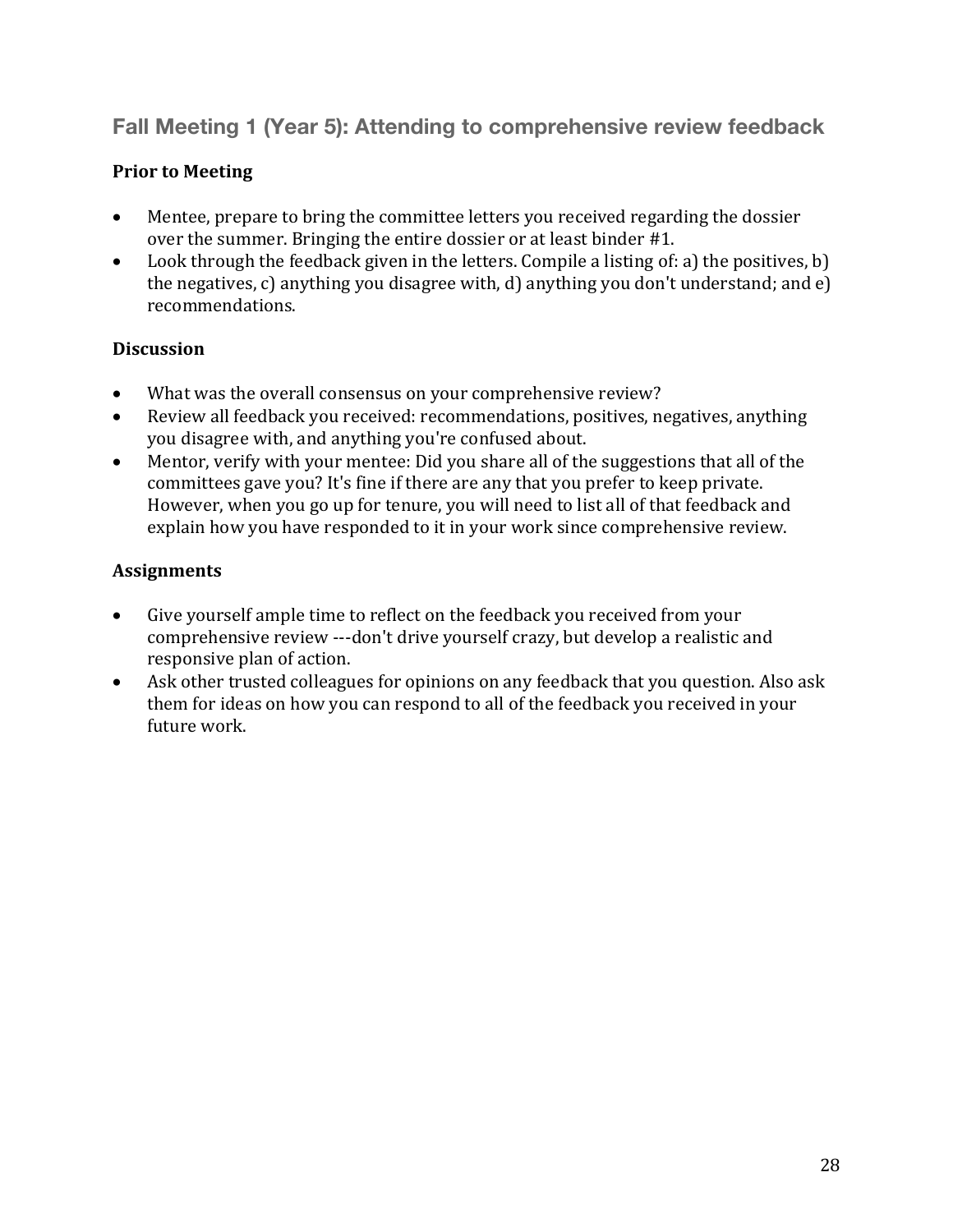# **Fall Meeting 2 (Year 5): Push for demonstration of scholarly work**

#### **Discussion**

- You've probably heard that "Research & Creative Activities" is the most important factor in achieving tenure and promotion. Plan on this now.
- If you think about the timeline of publishing an article or producing creative work for a referred show, you'll realize that right now is just about the latest that you can start a project with hopes of producing that product by the time you submit your dossier.
- What major research, writing or creative projects do you have in your pipeline? Have you thought about a timeline for getting them finished?
- Note manuscripts that have been accepted for publication by a journal (but have not come out yet) are worth "full credit" during the tenure process. Articles that you have submitted, or that are actively under review, are not "worth" as much, but they show that you are active. If work is accepted for publication while your dossier is under review, you can notify your committees that this change has occurred.
- If you feel that you're short of publications, here are a few ideas for consideration: a) Do you have any articles that you started writing and then set aside? b) Do you have extra data or other findings left over from a recent project? If so, is it cohesive and thorough enough to write another article?  $c$ ) Can you think of an area of research that would benefit from a strong, extensive literature review? d) Critically review "Calls for manuscripts" that include special topics that align with your work.
- You still have time to prepare one or more conference presentations. Review "Calls for presentations" through your professional organizations and strategically align a detailed presentation proposal (full paper) with a call for special topics in a professional outlet.
- Is there an interesting conference coming up in Denver in the next year? Perhaps it's a conference that you've never attended, but that has always intrigued you. Submit a presentation proposal! Presenting at a local conference is cheaper, easier logistically, and less stressful that presenting in another city.

- Identify at least two ideas for projects to work on during the year. If they are already under way and in the pipeline, all the better.
- Strategically map out timelines for these projects. Plug goals, meetings, and research time into your calendar.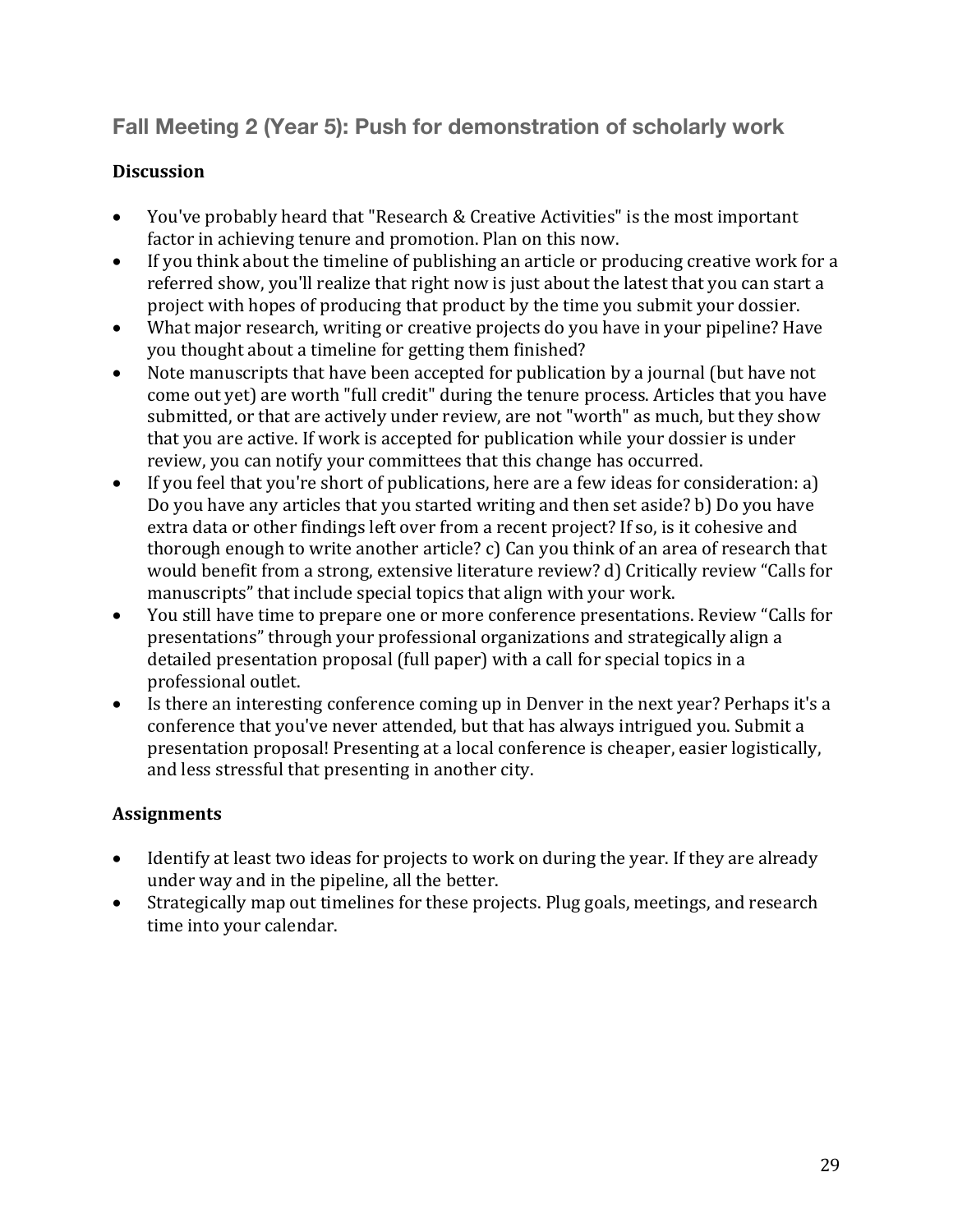# **Spring Meeting 1 (Year 5): Research agendas & sabbaticals**

### **Prior to the Meeting**

Prepare a research agenda, just like every year.

#### **Discussion**

- What's on your research agenda this year? What did you accomplish last year? Are your sustained and focused? Where does focus need to be given?
- Let's start talking about sabbaticals. It seems like they are very far in the future. However, if you plan to apply for one, you will need to submit a request in March of the year before your sabbatical would start. This means that many people have to submit their request over a year in advance. Your department chair may ask to see your packet beforehand, so plan accordingly.
- What is a sabbatical? It's a time to take on research projects of your own. During sabbatical, you do not need to teach, perform service, or even come to campus. While your time is unstructured, you need to use that time to complete the projects that you have proposed.
- Many faculty choose to work abroad (or in another location in the US) for part or all of their sabbatical. Consider applying for a Fulbright grant, obtaining a fellowship position at a government or research agency, or simply making plans to spend time at a site where you can research and write on your own. Some are able to find "exchange" positions, where they can work at another site for a few weeks. Look into options with a focus on timelines. It will be frustrating to learning of lapsed deadlines.
- What if you have children, or can't go abroad for other reasons? Think of some exciting and different scholarly projects that you can take on. Consider attending a conference or taking a short research excursion in another place. Enjoy the flexibility of taking your work to a new level.

#### **Assignment**s

• Read through the Policies on Sabbatical Leave.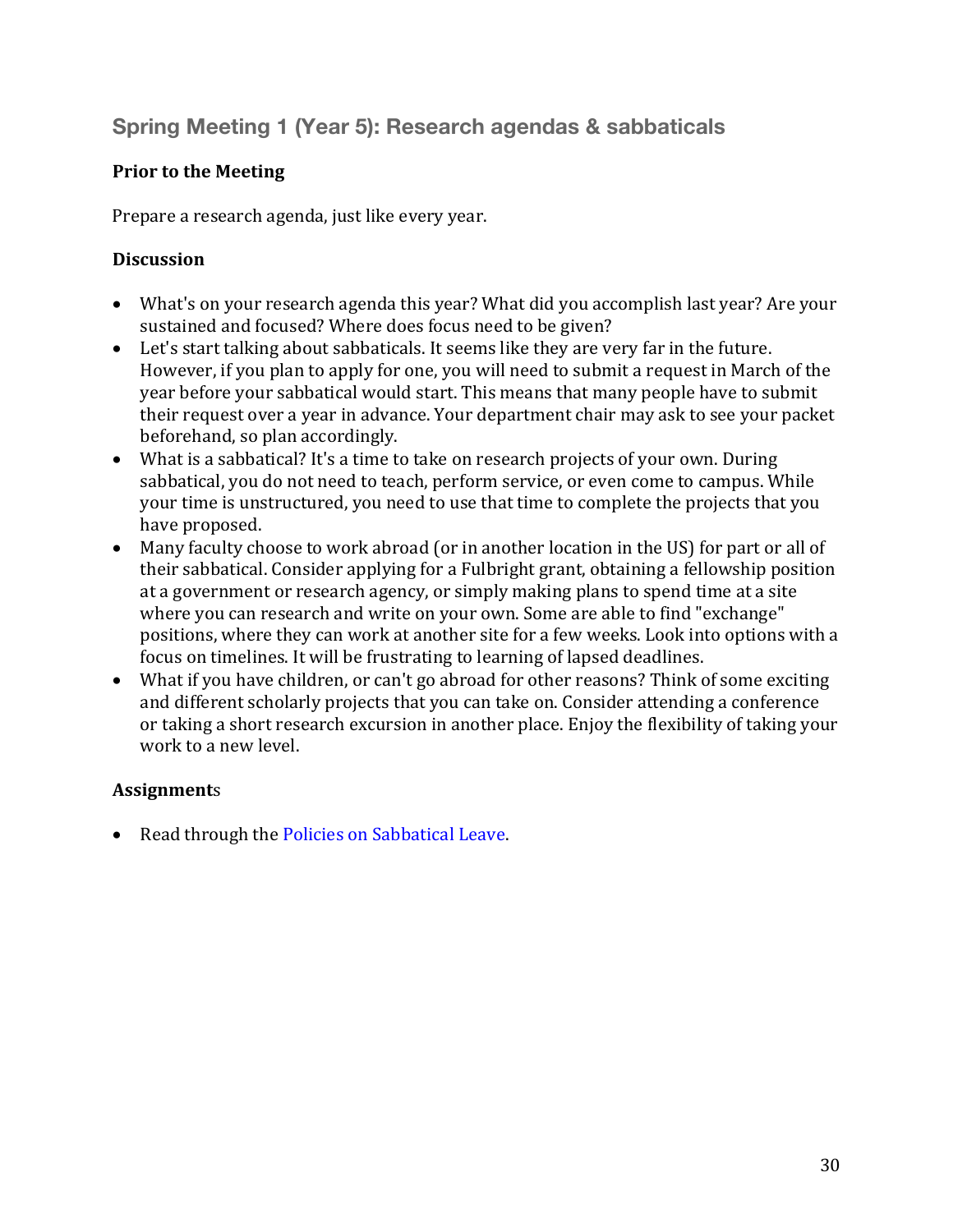# **Spring Meeting 2 (Year 5): Leadership roles & opportunities**

### **Follow-Up from Prior Meeting**

- Share any exciting opportunities for sabbaticals.
- What questions do you have about sabbaticals, now that you've been investigating?

#### **Discussion**

- Now that you're four and a half years (or more!) into your career, you're probably taking on some important roles in your department and in your field. What kinds of roles are you starting to take on? Are people starting to regard you differently?
- Have you participated in any leadership training? What is leadership, anyway? How is it different from management? Leaders think ahead, create, change, and follow through. They do the very best they can at every project that's on their plate.
- Leadership manifests in different fields, and among different people. Try watching some TED Talks on leadership in areas that interest you.
- Think about some opportunities you have to develop your leadership. You may want to participate in a leadership institute. If you're interested, inquire at the CFDA, or search within your professional organizations. Your professional organizations may have opportunities tailored to the work you do (and a great place to meet people).
- Learning to negotiate well is an important part of leadership The Auraria Library has a number of excellent books on negotiation. Drop by, pick one up, and skim it.

- Think about whether you're ready for and interested in leadership training. If so, investigate and pursue! View an array of leadership videos. If you feel ready, choose a skill you've learned and apply it to a situation in your life. https://www.leadershipinfocus.net/introduction http://leanin.org/education#expert-talks
- Think of one or two situations in your life where you are a leader, or where you have the potential to become a leader. Plan a few steps you can take to use these opportunities to hone your leadership skills.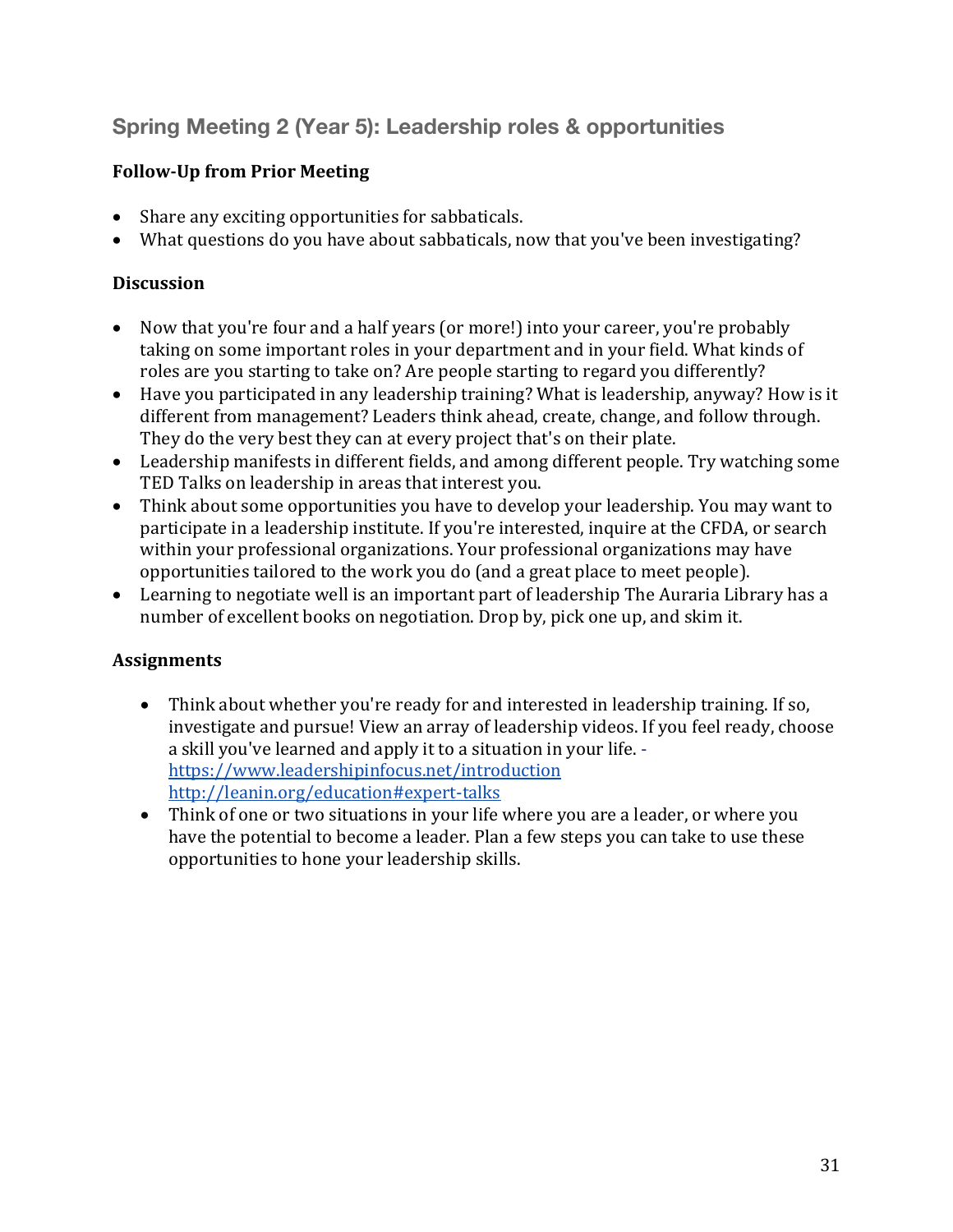# **Fall Meeting 1 (Year 6): Tenure and promotion dossier**

Note to Mentees:

This may be the most important year in your progression toward tenure. You will notice that much of the material in this section repeats what was covered in year 3 (preparing to submit a dossier for comprehensive review). You will likely have much stronger an idea of what you need to do this year compared to three years ago.

#### **Discussion**

- A year from now, you'll submit your dossier for tenure and promotion and that will be our focus. This will be very much like the year you spent preparing for comprehensive review.
- Revisit the recommendations that were provided to you in your Comprehensive Review. What are you strategically doing to address those recommendations? What supports do you need to make specific things happen?
- Is it time for another teaching consultation or observation? Would you like the CETL to be involved in a focus group with one of your classes?
- Ask your colleagues in your department for feedback and advice. Have a member of the CFDA's staff look through a draft dossier and give you feedback.
- Revisit both your Comprehensive Review dossier and *Strategies for Success*.

- Make sure you know when the earliest steps are due, such as submitting names of external reviewers.
- Ask your department for updated instructions on when and how to submit your dossier, and how many copies of each binder you must prepare. Some of this information may be different from comprehensive review.
- Think about whether you have any opportunities to prepare for additional publications, grant submissions, or presentations in the coming year. You may not have time for an article to be published before you submit your dossier, but having additional manuscripts or grant submission under review will help display your focused and sustained efforts.
- Ensure that you contact the CETL now to schedule a teaching consultation or observation. Remember, as good as your teaching is now, you can always make it even better.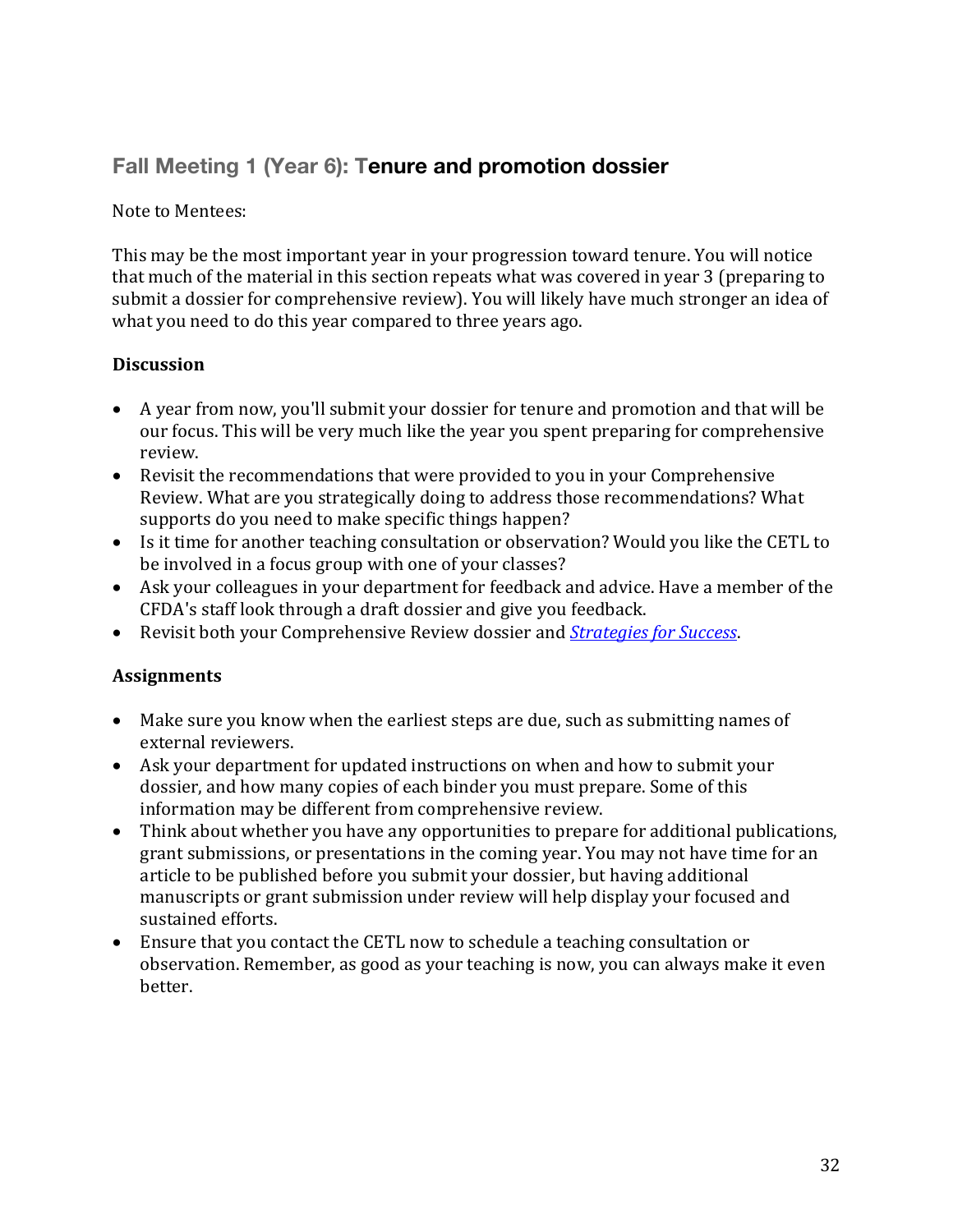# **Fall Meeting 2 (Year 6): Preparing dossier statements**

This is one meeting that may work best virtually, sharing drafts of statements by email.

#### **Prior to the Meeting**

- Mentee, make notes on questions about the statements your submitted in your comprehensive. Consider, feedback and recommendations from that review. Generate a listing of how your work has deepened since that review.
- If you have time, begin outlining statements & bring those outlines to the meeting.

#### **Discussion**

- How are you addressing the recommendations provided in your comprehensive review feedback?
- Do you show the value of your work? Do you come across as being assertive? Now is the time to explain the importance of your work. Remember, there is a difference between explaining and making excuses. You want to provide a strong, clear, concise, professional explanation for your teaching, service work and research/creative work.

- Write drafts of each statement before the next meeting adhering to the guidelines provided in *Strategies for Success*.
- When you have full drafts of your statements, ask colleagues to read them & provide feedback.
- Request the dossier submission timeline and instructions from your department.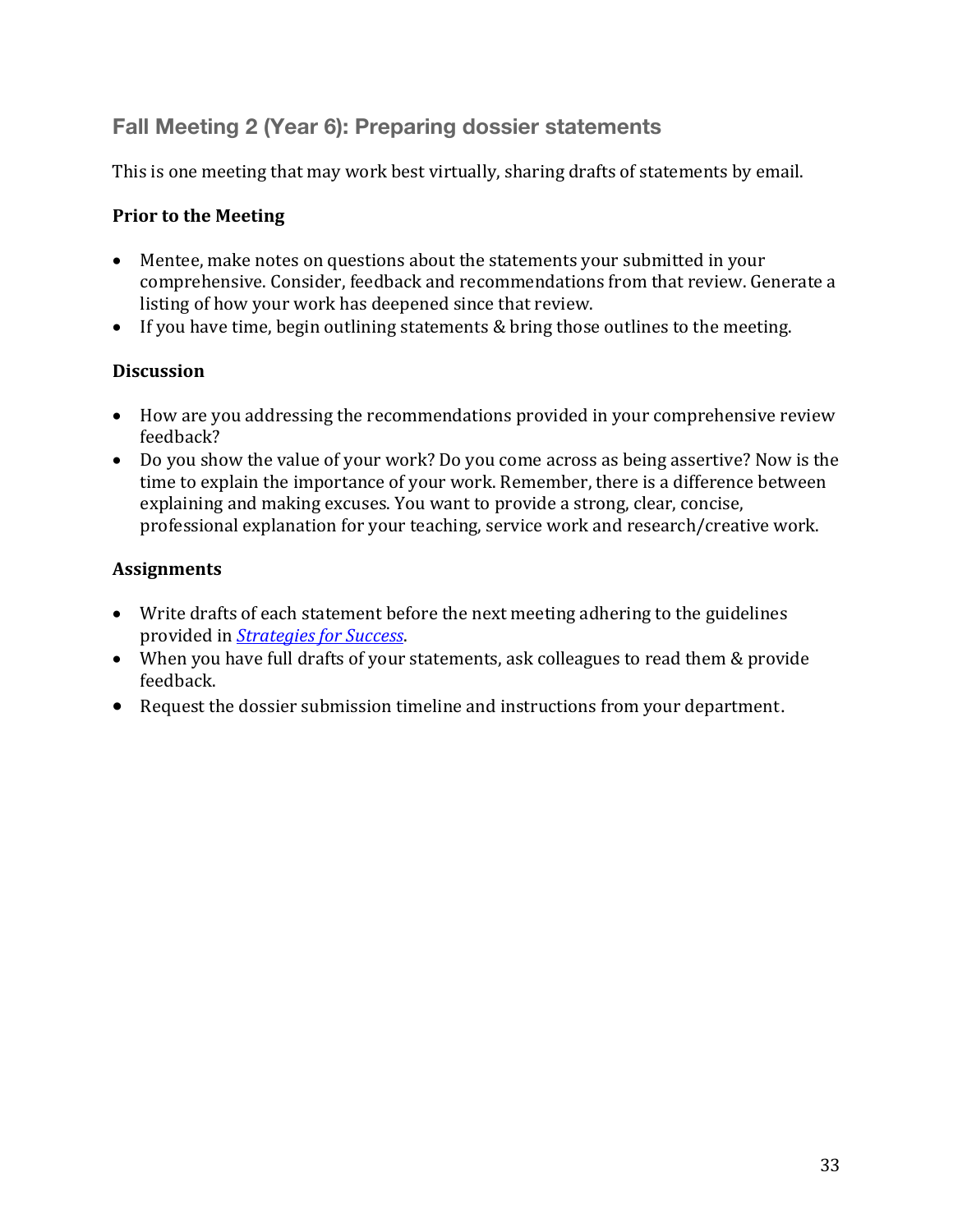# **Spring Meeting 1 (Year 6): More dossier preparation**

Mentors, you may want to base meeting times on mentees' completion of dossier tasks this semester rather than scheduling them far in advance.

#### **Prior to the Meeting**

- Work on your dossier early so that you can get lots of feedback.
- Draft all four of your statements based on recommendations and feedback from your comprehensive review.

#### **Discussion**

- Review and provide detailed feedback to all statements.
- Identify exemplary artifacts to support all statements.
- Ensure you have a plan for cohesively and concisely reporting on all student feedback including the multiple means of evaluation collected across the years. Access help from the CETL to ensure you have conducted, reported on, and responded to a theme analysis of student feedback.
- Make sure that you have responded to all the suggestions provided in your comprehensive review letters. Explain in your statements how you have used each suggestion in your work since that time.

- Your next task is to put together your dossier. Make sure you are clear on how many copies you need, including the external reviewer binders. Find out your department's requirements for materials used.
- Find out the process for amending your dossier if you have additional publications or other accomplishments after you submit it.
- Begin putting together a draft version of your binder. Let yourself write on it, organize it, and reorganize it.
- Start by putting in all the documents that are required, such as the statements and your CV. Get the main dividers in place.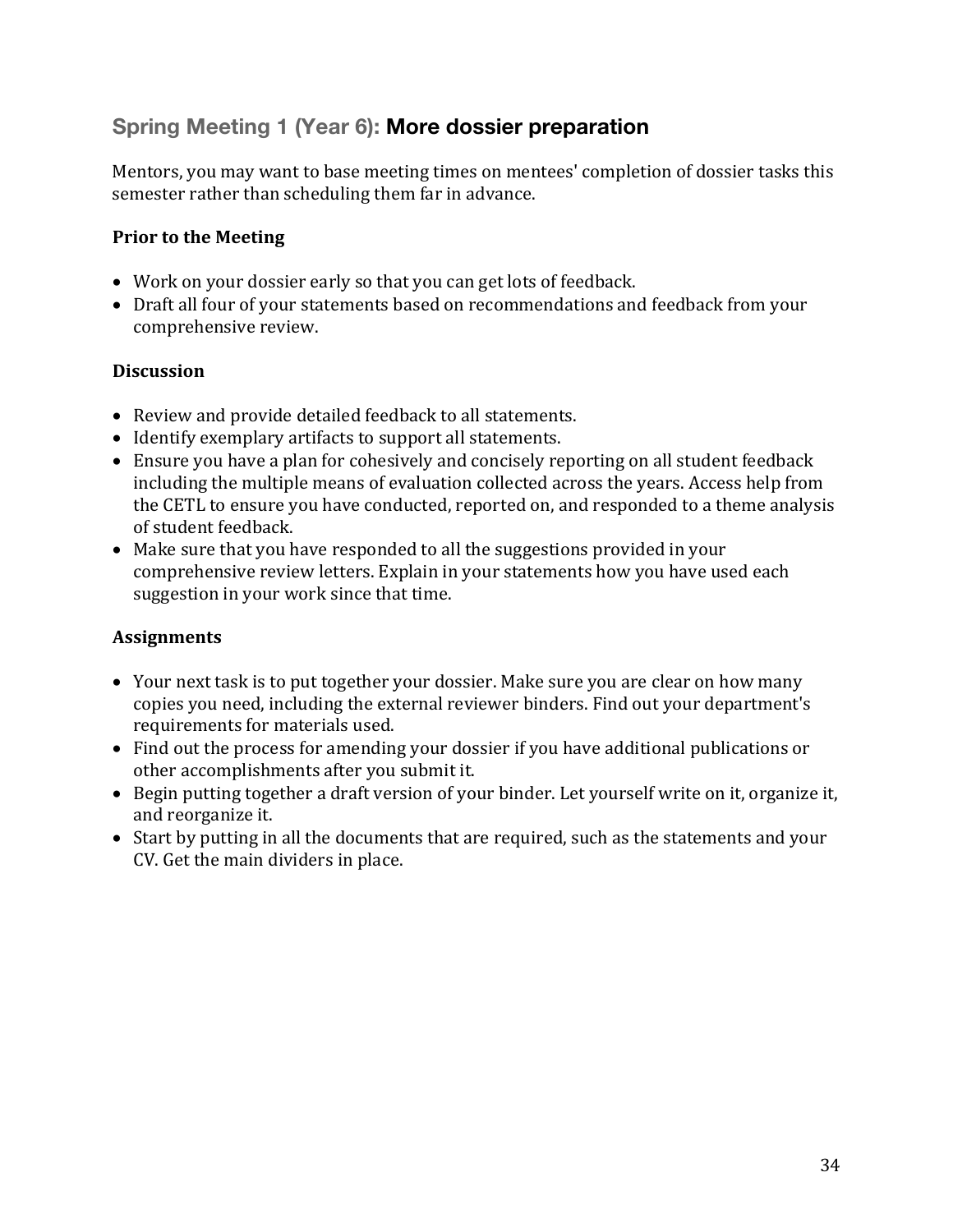# **Spring Meeting 2 (Year 6): Critique your dossier**

# **Prior to the Meeting**

Mentee should have completed a full draft of the dossier.

### **Discussion**

- Flip through the dossier quickly. What are your impressions of professional presentation?
- Make sure that the required papers are in there: your CV, the checklist, your department's requirements, & the four statements.
- Move to the Research & Creative Activities section. Are all of your publications, presentations, and other scholarly accomplishments represented? Are they easy to locate?
- Move to the Service section. Is it succinct? Are major contributions supported with strong evidence?
- Move to the Teaching section. How does the organization look? Is the section easy to navigate? Are required documents there? How did you represent everything that happens in class besides reviews? Have you represented your course's online materials here? Is there creative evidence of student responses?
- Have you started working on your External Reviewer binders? Do you know what to do with them, and when?

- Make plans to have someone at the CFDA look through your dossiers, leaving plenty of time to make updates.
- Let your mentor know if you need feedback on more drafts, or if you have questions.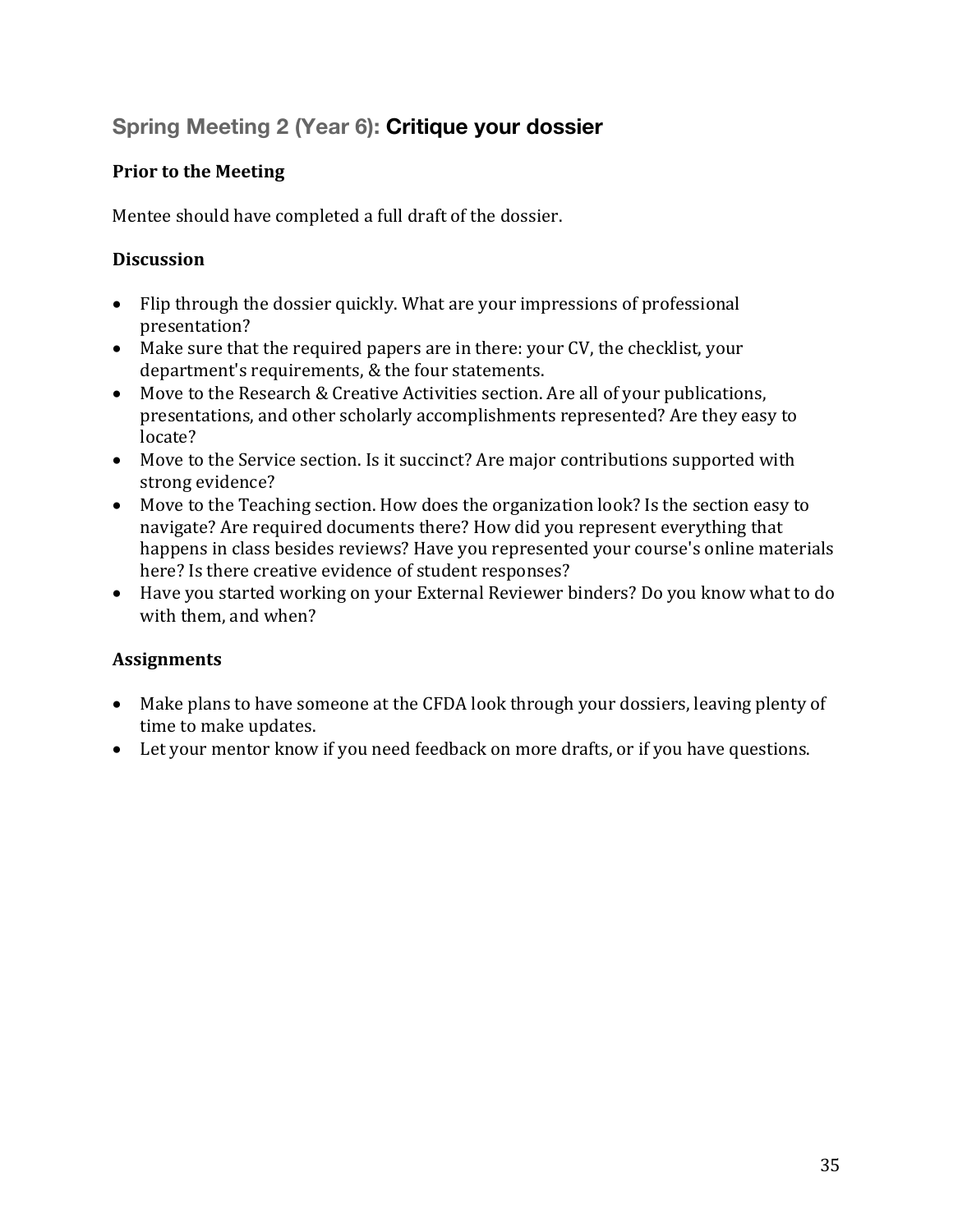# **Summer Meeting (Year 6): Celebrate**

This is time to celebrate the journey that the two of you have been on. Stop and appreciate the remarkable experience that you have shared.

Decide what your relationship will be like after this point. Will you serve as an informal mentor for your mentee? Will you just be friends? Is there a collaborative project that you might want to explore?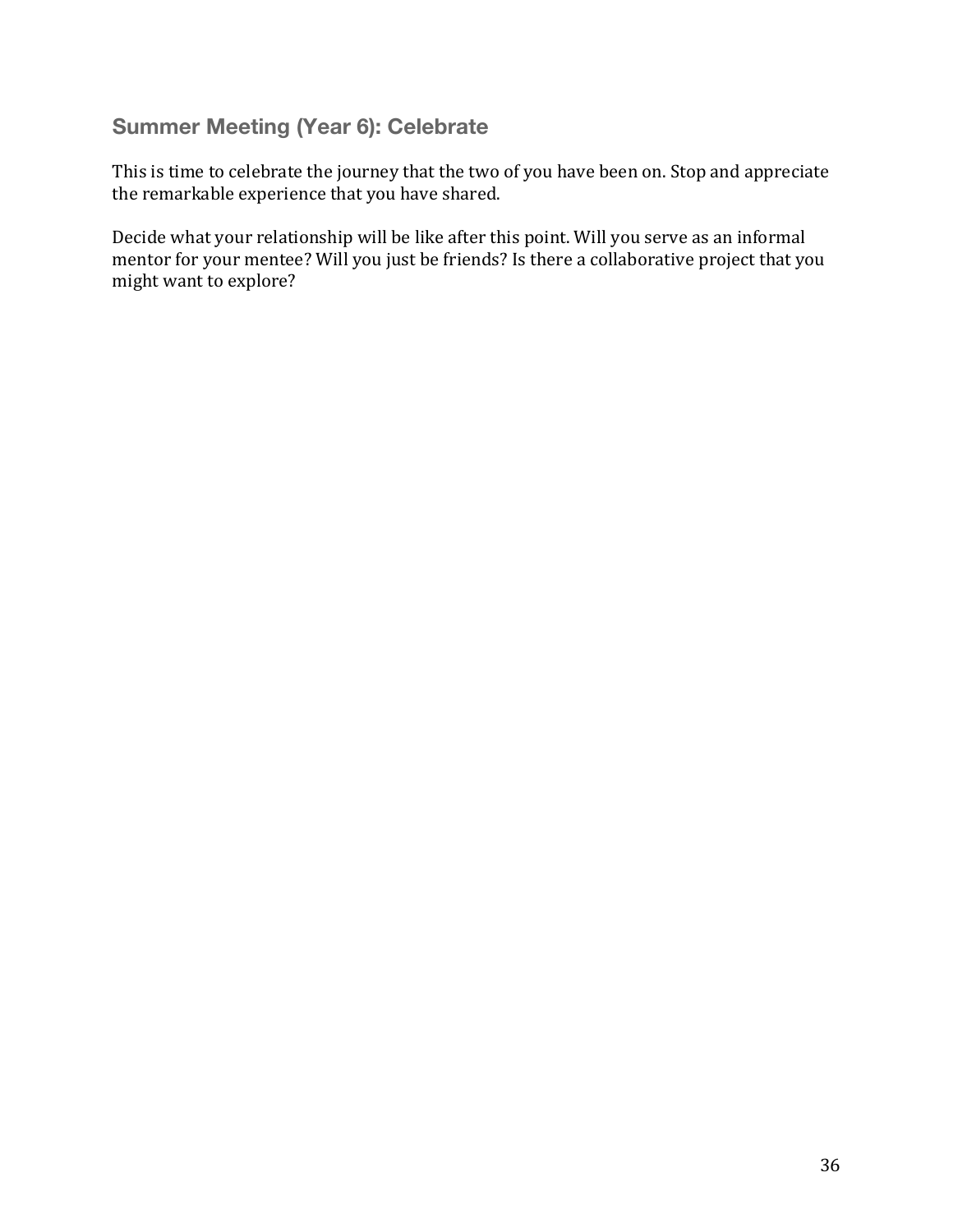# **Mentoring Resources**

### **Books and Chapters**

- Austin, A.E., M.D. Sorcinelli, and M. McDaniels. (2007). *Understanding New Faculty: Background, Aspirations, Challenges and Growth. In J.C. Smart and R.C. Perry (Eds.), The Scholarship of Teaching and Learning in Higher Education: An Evidence Based Perspective.* New York: Springer, pp. 39-92. AVAILABLE: Auraria Library (ebook).
- Axelrod, W. (2019). 10 steps to successful mentoring. American Society for Training and Development, Alexandria, VA.
- Bland, C. J. & Taylor, A.L. (2013). *Faculty Success through Mentoring: A Guide for Mentors, Mentees, and Leaders. Rowman & Littlefield. ISBN: 978-0742563209.* AVAILABLE: CFDA Library, Auraria Library.
- Clarke, M, Hyde, A. & Drennan, J. (2013). "Professional Identity in Higher Education." In *The Academic Profession in Europe: New Tasks and New Challenges, ed. Barbara M. Kehm* and Ulrich Teichler. New York: Springer, pp. 7-21. AVAILABLE: Auraria Library (ebook). Ensher, E. A. & Murphy, S.E. (2005). *Power Mentoring: How Successful Mentors and Proteges Get the Most Out of Their Relationships*. San Francisco: Jossey-Bass, 2005. ISBN:
- Johnson, W.B. (2017). On being a mentor: A guide for higher education faculty, 2<sup>nd</sup> Edition. Routledge, New York, NY. 978-0787979522. AVAILABLE: CFDA Library, Auraria Library.
- Laird, P. (2007). *Pull: Networking and Success since Benjamin Franklin*. Harvard University Press. ISBN: 978-0674025530. AVAILABLE: CFDA Library, Auraria Library.
- Lyons, R. E. (2007). *Best Practices for Supporting Adjunct Faculty*. San Francisco: Jossey-Bass. ISBN: 978-1933371276. AVAILABLE: CFDA Library, Auraria Library.
- Phillips, S.L. & Dennison, S.T. (2015). Faculty mentoring: A practical manual for mentors, mentees, administrators, and faculty developers). Stylus Publishing, Sterling, VA
- Portner, H. (*Mentoring New Teachers.* 3rd ed. Corwin. ISBN: 978-1412960090. AVAILABLE: 2008). CFDA Library, Auraria Library.
- Ragins, B.R. & Kram, K.E. (2007). *The Handbook of Mentoring at Work: Theory, Research, and Practice.* Los Angeles: SAGE.
- Ridley, C.R. & Johnson, W.B. (2018). The elements of mentoring: 75 practices of master mentors, 3<sup>rd</sup> Edition, Macmillian, St. Martin's Press, New York, NY.
- Rockquemore, K.A. & Laszloffy, T. (2008). The Black Academic's Guide to Winning *Tenure* -- *Without Losing Your Soul*. Boulder, CO: Lynne Rienner Publishers.
- Rolfe, A. (2020). Mentoring mindset, skills, and tools  $4<sup>th</sup>$  edition: Make it easy for mentors and mentees. Synergetic People Development, Santa Fe, NM.
- Smith, D. G. (2015). *Diversity's Promise for Higher Education: Making It Work.* 2nd ed. Baltimore, MD: Johns Hopkins University Press.
- Smith, M., Van Oosten, E., & Boyatzis, R.E. (2019). Helping people change: Coaching with compassion for lifelong learning and growth. Harvard Business Review Press, Boston, MA.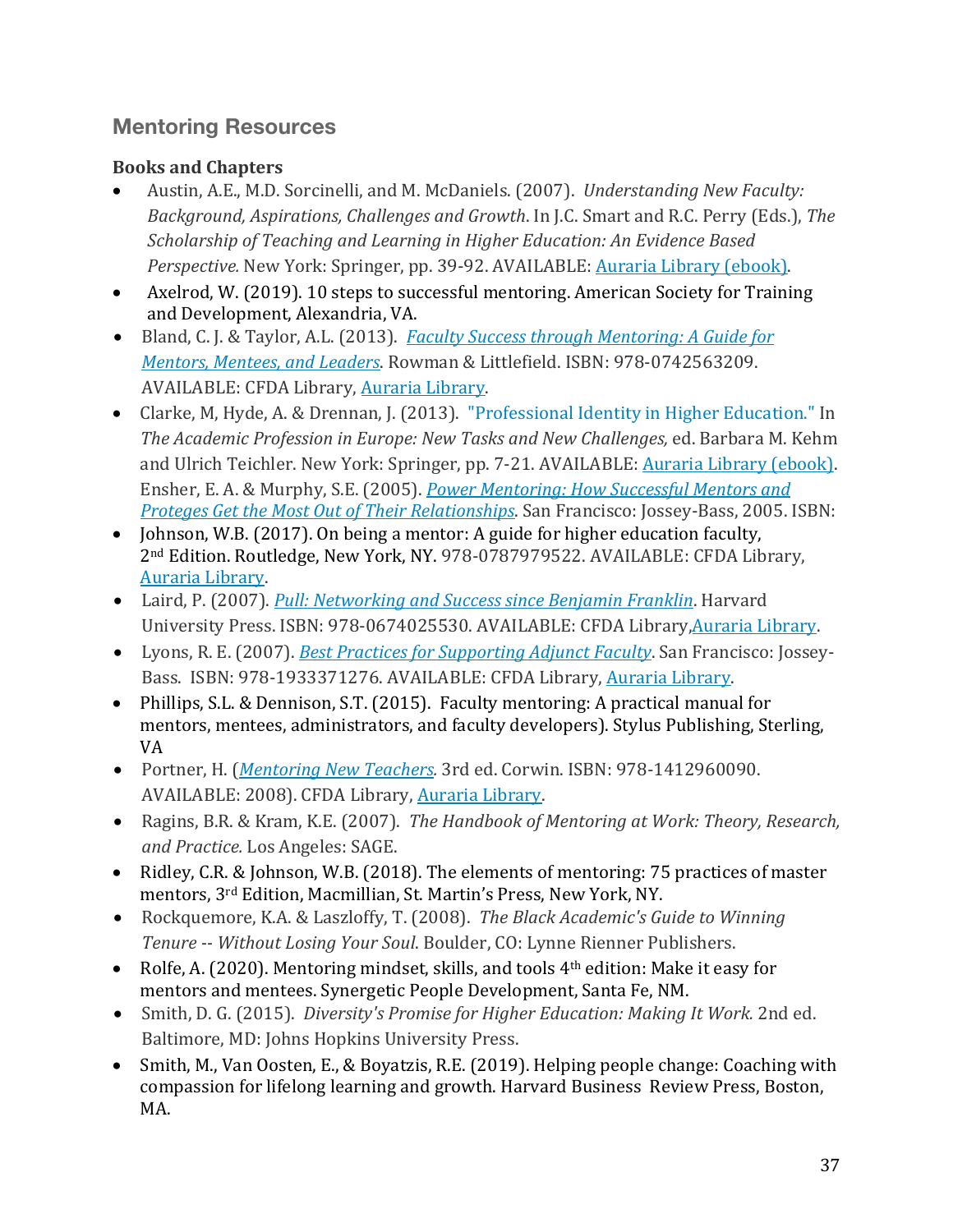- Zachary, L. A. & Fischler, L.A. (2009). *The Mentee's Guide: Making Mentoring Work for You.* San Francisco: Jossey-Bass. ISBN: 978-0470343586. AVAILABLE: CFDA Library.
- Zachary, L. A. (2011). The Mentor's Guide: Facilitating Effective Learning Relationships. 2nd ed. San Francisco: Jossey-Bass. ISBN: 978-0470907726. AVAILABLE: CFDA Library (print), Auraria Library (ebook).

# **Articles & Presentations**

- Bin Tareef, A. (2013). "The Relationship between Mentoring and Career Development of Higher Education Faculty Members." *College Student Journal* 47.4, 703-710.
- Heewon, C., Longman, K. A. & Franco, M. A. (2014). "Leadership Development Through Mentoring In Higher Education: A Collaborative Autoethnography Of Leaders Of Color." *Mentoring & Tutoring: Partnership In Learning* 22.4, 373-389.
- Santos, S. J., & Reigadas, E.T. (2002). "Latinos In Higher Education: An Evaluation Of A University Faculty Mentoring Programs." *Journal Of Hispanic Higher Education* 1.1, 40- 50.
- Smith, J.W., Smith, W.J. & Markham, S.E. (2001). "Diversity Issues In Mentoring Academic Faculty." *Journal Of Career Development* 26.4, 251-262.
- Thomas, D. A. (2001). "The Truth about Mentoring Minorities: Race Matters." *Harvard Business Review* 79, 99-107.
- Gibson, S. K.(2006). "Mentoring of Women Faculty: The Role of Organizational Politics and Culture." *Innovative Higher Education* 31.1, 63-79.
- Madsen, S. R. (2012). "Women and Leadership in Higher Education: Current Realities, Challenges, and Future Directions." *Advances in Developing Human Resources* 14.2, 131-9.
- Morley, L. (2013). "The Rules of the Game: Women and the Leaderist Turn in Higher Education." *Gender and Education* 25.1, 116-31.
- Searby, L., Ballenger, J. & Tripses. J. (2015). "Climbing the Ladder, Holding the Ladder: The Mentoring Experiences of Higher Education Female Leaders." *Advancing Women in* Leadership 35, 98.
- Stewart, J. B. (2005). "Best and Worst Practices in Mentoring 'Minority' Faculty." Penn State University Diversity Strategic Planning Workshop.
- Wasburn, M.H. (2007). "Mentoring Women Faculty: An Instrumental Case Study of Strategic Collaboration." *Mentoring & Tutoring: Partnership in Learning* 15.1, 57-72.

# **Mentors' Qualities & Behaviors**

• Cho, C. S., Ramanan, R. A., & Feldman, M. D. (2011). "Defining the ideal qualities of mentorship: a qualitative analysis of the characteristics of outstanding mentors." The *American Journal of Medicine*, 124.5, 453-458.

#### **STEM Focus**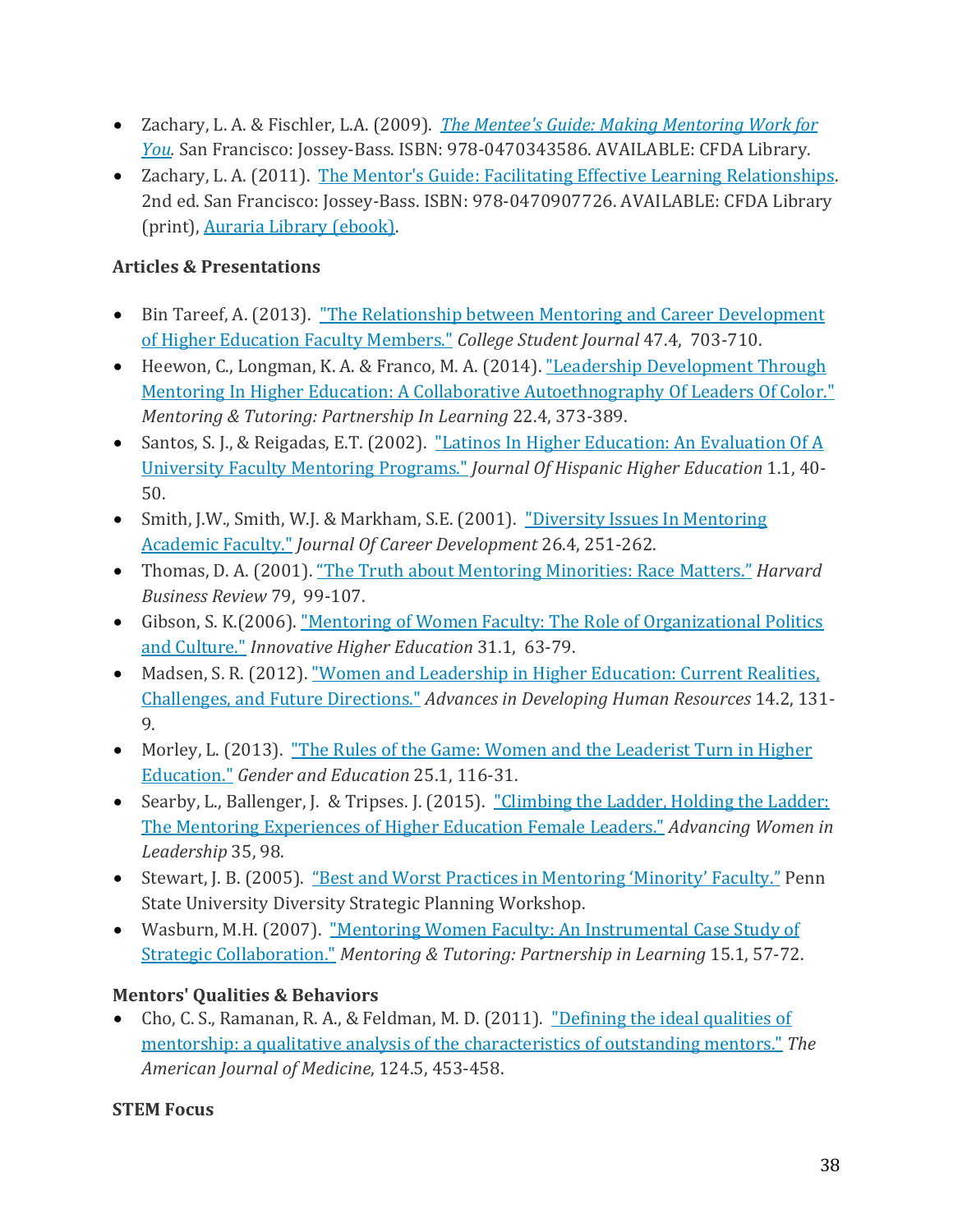- Feldman, M. D., Huang, L., Guglielmo, B. J., et al. (2009). "Training the Next Generation of Research Mentors: The University of California, San Francisco, Clinical  $\&$ Translational Science Institute Mentor Development Program." *Clinical and Translational Science*, 2.3, 216-221.
- Santora, K. A., Mason, E.J. & Sheahan, T.C. (2013). "A Model for Progressive Mentoring in Science and Engineering Education and Research." *Innovative Higher Education* 38.5, 427-40.
- •

# • **Research Investigators**

- Muschallik, J. & Pull, K. (2016). "Mentoring in Higher Education: Does it Enhance Mentees' Research Productivity?" *Education Economics* 24.2, 210-14.
- Collaborative Institutional Training Initiative (CITI): https://www.citiprogram.org/
- An excellent online training (with completion certifications) for a variety of research topics, including Human & Animal Subjects, Biosafety, Conflict of Interest, Export Compliance, and Responsible Conduct of Research (RCR). These certifications work for CU Denver and sponsor requirements.
- Grantspace, Proposal Writing: http://grantspace.org/skills/proposal-writing
- A free service of the non-profit Foundation Center, articles, tutorials and tips on proposal writing and budgeting.
- CU Denver Evaluation Center: http://www.the-evaluation-center.org/
- Program evaluation services, from general feedback to full blown evaluation plans (consult is free, can be hired as fee-for-service).
- Rejection and Its Discontents: http://www.chronicle.com/article/RejectionIts-Discontents/139403/?cid=at&utm\_source=at&utm\_medium=en
- Chronicle of Higher Education article on receiving feedback/rejection from grant proposals and using it constructively.
- •

# **Administration of Mentoring Programs**

- Colvin, J. W. & Ashman, M. (2010). "Roles, Risks, and Benefits Of Peer Mentoring Relationships In Higher Education." *Mentoring & Tutoring: Partnership In Learning* 18.2, 121-134.
- Darwin, A. & Palmer, E. (2009). "Mentoring Circles in Higher Education." *Higher Education Research and Development* 28.2, 125-136.
- Lunsford, L.G., et al., (2013). "Mentoring: A Typology Of Costs For Higher Education Faculty." *Mentoring & Tutoring: Partnership In Learning* 21.2, 126-149.
- Smith, E. R., et al. (2016). "Institutionalizing Faculty Mentoring within a Community of Practice Model." *To Improve the Academy* 35.1, 35-71.

# **TTF with Department Chairs Responsibilities**